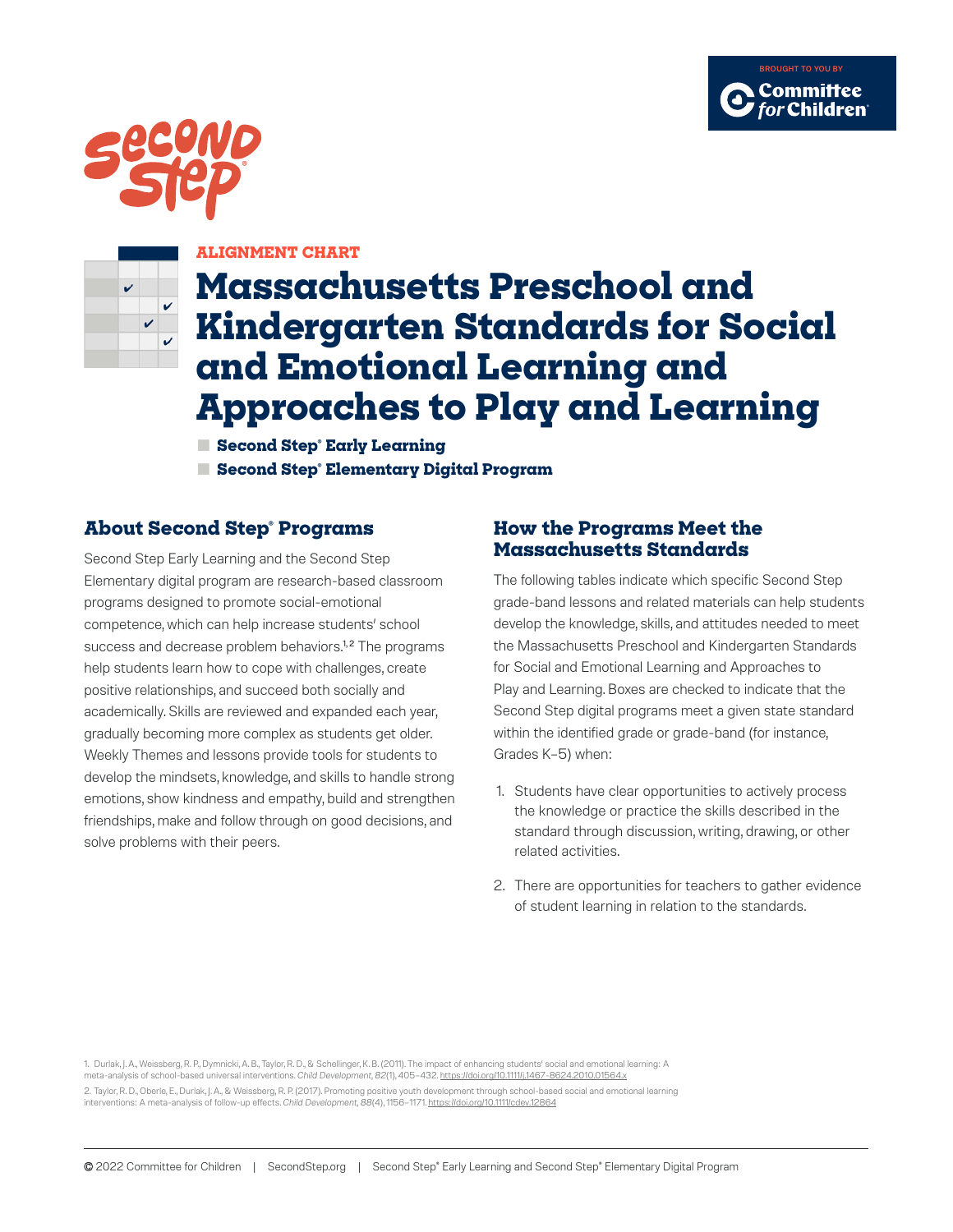# **Early Learning**

## **Massachusetts Preschool and Kindergarten Standards for Social and Emotional Learning and Approaches to Play and Learning**

#### **Key Skills and Concepts**

|                                                                                                                                                                                  |                 |             |           |                            |                |              |              |                                    |                                |                                       |                  |              |             |                            | <b>Rey Skills and Concepts</b> |                            |                            |               |           |                          |                            |                |                                   |                            |                            |                    |                                            |                            |
|----------------------------------------------------------------------------------------------------------------------------------------------------------------------------------|-----------------|-------------|-----------|----------------------------|----------------|--------------|--------------|------------------------------------|--------------------------------|---------------------------------------|------------------|--------------|-------------|----------------------------|--------------------------------|----------------------------|----------------------------|---------------|-----------|--------------------------|----------------------------|----------------|-----------------------------------|----------------------------|----------------------------|--------------------|--------------------------------------------|----------------------------|
|                                                                                                                                                                                  |                 |             |           | <b>Skills for Learning</b> |                |              |              |                                    |                                | Empathy                               |                  |              |             |                            |                                | <b>Emotion Management</b>  |                            |               |           | <b>Friendship Skills</b> |                            |                |                                   | Problem-Solving            |                            |                    | <b>Executive-Function</b><br><b>Skills</b> |                            |
| secono                                                                                                                                                                           |                 |             |           |                            |                |              |              | and                                |                                |                                       |                  |              |             |                            |                                |                            |                            |               |           |                          |                            | <b>Aem</b>     |                                   |                            |                            |                    |                                            |                            |
| Carly Learning                                                                                                                                                                   |                 |             |           |                            |                |              |              |                                    | words                          |                                       |                  |              |             |                            |                                |                            |                            | skills        |           |                          |                            |                |                                   |                            | a problem                  |                    |                                            |                            |
| 1assachusetts Preschool and<br><b>indergarten Standards for Social</b><br><b>Ind Emotional Learning and</b><br><b>ipproaches to Play and Learning</b>                            |                 | attention   | self-talk |                            | ctions<br>dire | on task      | stractions   | $\overline{\texttt{C}}$<br>and uno | feelings<br>Build a vocabulary | perspectives<br>Begin to take others' |                  |              | compassion  | feelings<br>strong         | strong feelings                | strong feelings down       | the Calming-Down Steps     | and language  |           | nvite others to play     | to join in play            |                | Calm down before solving problems | Describe the problem       | Think of multiple solution | Flexible attention | Working memory                             | Inhibitory control         |
| econd Step® Early Learning                                                                                                                                                       | Focus attention | Listen with | Use       | assertive<br>Be            | Remember       | Stay         | ㅎ<br>Ignore  | Identify<br>others' f              |                                |                                       | Listen to others | Have empathy | SS<br>Expre | Understand                 | Recognize                      | Calm                       | Use                        | Communication | Play fair |                          | $\overline{\text{sk}}$     | Choose to have |                                   |                            |                            |                    |                                            |                            |
| <b>Standard</b>                                                                                                                                                                  |                 |             |           |                            |                |              |              |                                    |                                |                                       |                  |              |             |                            |                                |                            |                            |               |           |                          |                            |                |                                   |                            |                            |                    |                                            |                            |
| PK.SEL1.1. Recognize and label basic emotions (e.g., happiness,<br>sadness, anger, fear, surprise) and associate them with words, facial<br>expressions, and/or gestures.        |                 |             |           |                            |                |              |              | $\checkmark$                       | $\checkmark$                   |                                       |                  |              |             | $\sqrt{2}$                 | $\checkmark$                   |                            |                            |               |           |                          |                            |                |                                   |                            |                            |                    |                                            |                            |
| PK.SEL1.2. Begin to develop a rich vocabulary related to<br>emotions/feelings.                                                                                                   |                 |             |           |                            |                |              |              | $\checkmark$                       | $\checkmark$                   |                                       |                  |              |             | $\checkmark$               | V                              |                            |                            |               |           |                          |                            |                |                                   |                            |                            |                    |                                            |                            |
| PK.SEL1.3. Express a range of emotions appropriately through<br>gestures, actions, drawing, or language, with modeling and support.                                              |                 |             |           | V                          |                |              |              | $\checkmark$                       | $\checkmark$                   |                                       |                  |              |             | V                          | V                              |                            | $\checkmark$               |               |           |                          |                            |                |                                   |                            |                            |                    |                                            |                            |
| PK.SEL1.4. Demonstrate beginning understanding of connection<br>between feelings and behaviors (e.g., "If $,$ then $$ ").                                                        |                 |             |           |                            |                |              |              | $\checkmark$                       | $\checkmark$                   | $\checkmark$                          |                  | $\checkmark$ |             | $\mathbf{v}$               | V                              | $\checkmark$               | $\boldsymbol{\mathcal{U}}$ | $\mathbf v$   |           |                          |                            |                | $\checkmark$                      |                            |                            |                    |                                            |                            |
| PK.SEL2.1. Identify some personal characteristics such as physical<br>features, abilities, preferences, interests, gender (e.g., "I am/l<br>can ").                              |                 |             |           |                            |                |              |              | $\checkmark$                       |                                |                                       |                  |              |             |                            |                                |                            |                            |               |           |                          |                            |                |                                   |                            |                            |                    |                                            |                            |
| PK.SEL2.5. Demonstrate or express personal preferences and<br>explain the reason for the choice.                                                                                 |                 |             |           | V                          |                |              |              | $\checkmark$                       | $\checkmark$                   |                                       |                  |              |             | $\checkmark$               | V                              |                            |                            | $\mathbf v$   |           |                          |                            |                |                                   |                            |                            |                    |                                            |                            |
| PK.SEL3.4. Demonstrate reasonable confidence and/or caution in<br>approaching new experiences.                                                                                   |                 |             |           |                            |                |              |              |                                    |                                |                                       |                  |              |             | $\mathbf{v}$               | V                              |                            |                            |               |           |                          |                            |                |                                   | $\checkmark$               | $\boldsymbol{\mathcal{U}}$ |                    |                                            | $\checkmark$               |
| PK.SEL3.5. Speak out for or take appropriate action to defend self or<br>meet own needs/rights.                                                                                  |                 |             |           | V                          |                |              |              |                                    |                                |                                       |                  |              |             |                            |                                |                            |                            |               | V         |                          |                            |                | $\checkmark$                      | $\boldsymbol{\mathscr{L}}$ | V                          |                    |                                            | $\checkmark$               |
| PK.SEL3.6. Demonstrate willingness to take some risks (e.g.,<br>taste unfamiliar foods, try a new activity, use unfamiliar materials<br>or equipment).                           |                 |             |           |                            |                |              |              |                                    |                                |                                       |                  |              |             | $\checkmark$               |                                | V                          |                            |               |           |                          |                            |                |                                   |                            |                            |                    |                                            |                            |
| PK.SEL4.1. With support, use strategies to manage intense<br>or difficult feelings (e.g., pounding clay, taking a deep breath,<br>drawing a picture).                            |                 |             |           |                            |                |              |              | $\checkmark$                       |                                |                                       |                  |              |             | $\boldsymbol{\mathcal{U}}$ | V                              | $\boldsymbol{\mathcal{U}}$ | $\mathbf{v}$               | V             |           |                          |                            | $\mathbf v$    | $\boldsymbol{\nu}$                |                            |                            |                    |                                            |                            |
| PK.SEL4.2. With support, begin to regulate impulses (e.g.,<br>communicate wants/needs, wait for something he/she wants).                                                         | $\checkmark$    |             | V         | V                          |                |              | $\checkmark$ |                                    |                                |                                       |                  |              |             |                            |                                | $\boldsymbol{\mathcal{U}}$ | $\boldsymbol{\mathcal{U}}$ | $\checkmark$  |           |                          |                            |                |                                   | V                          |                            | $\checkmark$       |                                            | $\boldsymbol{\mathcal{U}}$ |
| PK.SEL4.3. Identify challenging situations and use positive skills to<br>deal with them (e.g., recognize that everyone makes mistakes).                                          | V               |             | V         | V                          | $\checkmark$   | $\checkmark$ | $\checkmark$ | $\checkmark$                       |                                |                                       |                  |              |             | V                          |                                | V                          | V                          | V             | V         | V                        | $\boldsymbol{\mathcal{U}}$ |                | V                                 |                            | V                          | V                  | V                                          |                            |
| PK.SEL4.4. Adjust/modulate behaviors appropriately in familiar<br>settings with some reminders (e.g., indoor/outdoor).                                                           |                 |             |           |                            | V              |              |              | $\checkmark$                       |                                |                                       |                  |              |             |                            |                                |                            | V                          | $\checkmark$  |           |                          |                            |                |                                   |                            |                            |                    |                                            | V                          |
| PK.SEL4.5. Adapt/transition from one environment or activity to<br>another with support (e.g., home to school, playground to program,<br>familiar to unfamiliar settings, etc.). | V               |             | V         | V                          | $\checkmark$   | V            | $\checkmark$ |                                    |                                |                                       |                  |              |             |                            |                                |                            | V                          | $\checkmark$  |           |                          |                            |                |                                   |                            |                            | V                  |                                            |                            |
| PK.SEL4.6. Make changes in thinking or actions. (e.g., implement<br>suggestions from adult or peer, substitute materials, etc.).                                                 | V               |             | V         |                            | V              | $\checkmark$ | $\checkmark$ |                                    |                                |                                       |                  |              |             | V                          |                                | V                          | $\boldsymbol{\mathcal{U}}$ | $\checkmark$  |           |                          |                            |                |                                   |                            |                            | V                  |                                            |                            |
| PK.SEL5.1. Begin to recognize that different people may have<br>different emotional reactions.                                                                                   |                 |             |           |                            |                |              |              | $\checkmark$                       | V                              | $\checkmark$                          | $\checkmark$     | $\checkmark$ |             |                            |                                |                            |                            |               | V         |                          |                            |                |                                   |                            |                            |                    |                                            |                            |

Second Step<sup>®</sup> Early Learning

| Area | <b>Standard</b><br>PK.SEL1.1. Recognize and label basic emotions (e.g., happiness,                                                                                               |                            |   |   |                    |                            |                            |                            |                            |                            |            |                            |                            |                    |                    |                            |                            |   |   |                            |  |
|------|----------------------------------------------------------------------------------------------------------------------------------------------------------------------------------|----------------------------|---|---|--------------------|----------------------------|----------------------------|----------------------------|----------------------------|----------------------------|------------|----------------------------|----------------------------|--------------------|--------------------|----------------------------|----------------------------|---|---|----------------------------|--|
|      |                                                                                                                                                                                  |                            |   |   |                    |                            |                            |                            |                            |                            |            |                            |                            |                    |                    |                            |                            |   |   |                            |  |
|      | sadness, anger, fear, surprise) and associate them with words, facial<br>expressions, and/or gestures.                                                                           |                            |   |   |                    |                            |                            |                            |                            | $\boldsymbol{\mathcal{U}}$ |            |                            | $\boldsymbol{\mathcal{U}}$ | $\boldsymbol{\nu}$ |                    |                            |                            |   |   |                            |  |
|      | PK.SEL1.2. Begin to develop a rich vocabulary related to<br>emotions/feelings.                                                                                                   |                            |   |   |                    |                            |                            |                            |                            | $\boldsymbol{\mathcal{U}}$ |            |                            | V                          | $\boldsymbol{\nu}$ |                    |                            |                            |   |   |                            |  |
|      | PK.SEL1.3. Express a range of emotions appropriately through<br>gestures, actions, drawing, or language, with modeling and support.                                              |                            |   |   | $\boldsymbol{\nu}$ |                            |                            |                            |                            | $\boldsymbol{\nu}$         |            |                            |                            | $\boldsymbol{\nu}$ |                    | $\checkmark$               |                            |   |   |                            |  |
|      | PK.SEL1.4. Demonstrate beginning understanding of connection<br>between feelings and behaviors (e.g., "If , then ").                                                             |                            |   |   |                    |                            |                            |                            | $\checkmark$               | $\boldsymbol{\nu}$         | $\sqrt{2}$ | $\boldsymbol{\mathcal{U}}$ | V                          | $\checkmark$       | $\mathbf v$        | $\mathbf v$                | $\mathbf{v}$               |   |   |                            |  |
|      | PK.SEL2.1. Identify some personal characteristics such as physical<br>features, abilities, preferences, interests, gender (e.g., "I am/l<br>can ").                              |                            |   |   |                    |                            |                            |                            |                            |                            |            |                            |                            |                    |                    |                            |                            |   |   |                            |  |
|      | PK.SEL2.5. Demonstrate or express personal preferences and<br>explain the reason for the choice.                                                                                 |                            |   |   | $\boldsymbol{\nu}$ |                            |                            |                            |                            | $\boldsymbol{\mathcal{U}}$ |            |                            | V                          | $\boldsymbol{\nu}$ |                    |                            | $\boldsymbol{\mathcal{U}}$ |   |   |                            |  |
|      | PK.SEL3.4. Demonstrate reasonable confidence and/or caution in<br>approaching new experiences.                                                                                   |                            |   |   |                    |                            |                            |                            |                            |                            |            |                            |                            | $\boldsymbol{\nu}$ |                    |                            |                            |   |   |                            |  |
|      | PK.SEL3.5. Speak out for or take appropriate action to defend self or<br>meet own needs/rights.                                                                                  |                            |   |   | $\boldsymbol{\nu}$ |                            |                            |                            |                            |                            |            |                            |                            |                    |                    |                            |                            | V |   |                            |  |
|      | PK.SEL3.6. Demonstrate willingness to take some risks (e.g.,<br>taste unfamiliar foods, try a new activity, use unfamiliar materials<br>or equipment).                           |                            |   |   |                    |                            |                            |                            |                            |                            |            |                            | $\boldsymbol{\mathcal{U}}$ | ✔                  | $\boldsymbol{\nu}$ | $\boldsymbol{\nu}$         |                            |   |   |                            |  |
|      | PK.SEL4.1. With support, use strategies to manage intense<br>or difficult feelings (e.g., pounding clay, taking a deep breath,<br>drawing a picture).                            |                            |   |   |                    |                            |                            |                            | V                          |                            |            |                            |                            |                    |                    | $\boldsymbol{\nu}$         |                            |   |   |                            |  |
|      | PK.SEL4.2. With support, begin to regulate impulses (e.g.,<br>communicate wants/needs, wait for something he/she wants).                                                         |                            |   |   |                    |                            |                            | $\checkmark$               |                            |                            |            |                            |                            |                    |                    |                            |                            |   |   |                            |  |
|      | PK.SEL4.3. Identify challenging situations and use positive skills to<br>deal with them (e.g., recognize that everyone makes mistakes).                                          | $\boldsymbol{\mathcal{U}}$ | V | ✔ | $\sqrt{2}$         | $\boldsymbol{\mathcal{U}}$ | $\mathbf v$                | $\boldsymbol{\mathscr{L}}$ | $\boldsymbol{\mathcal{U}}$ |                            |            |                            |                            |                    | V                  | V                          | V                          | V | ✔ | $\boldsymbol{\mathcal{U}}$ |  |
|      | PK.SEL4.4. Adjust/modulate behaviors appropriately in familiar<br>settings with some reminders (e.g., indoor/outdoor).                                                           |                            |   |   |                    |                            |                            |                            | $\boldsymbol{\mathcal{U}}$ |                            |            |                            |                            |                    | V                  | $\boldsymbol{\nu}$         |                            |   |   |                            |  |
|      | PK.SEL4.5. Adapt/transition from one environment or activity to<br>another with support (e.g., home to school, playground to program,<br>familiar to unfamiliar settings, etc.). | $\mathbf{v}$               | V | ✔ | V                  | $\mathbf v$                | $\boldsymbol{\mathcal{U}}$ | $\boldsymbol{\nu}$         |                            |                            |            |                            |                            |                    |                    | $\boldsymbol{\mathcal{U}}$ |                            |   |   |                            |  |
|      | PK.SEL4.6. Make changes in thinking or actions. (e.g., implement<br>suggestions from adult or peer, substitute materials, etc.).                                                 |                            |   |   |                    |                            |                            |                            |                            |                            |            |                            |                            |                    |                    |                            |                            |   |   |                            |  |
|      | PK.SEL5.1. Begin to recognize that different people may have<br>different emotional reactions.                                                                                   |                            |   |   |                    |                            |                            |                            | V                          |                            |            | $\mathbf v$                |                            |                    |                    |                            |                            | V |   |                            |  |

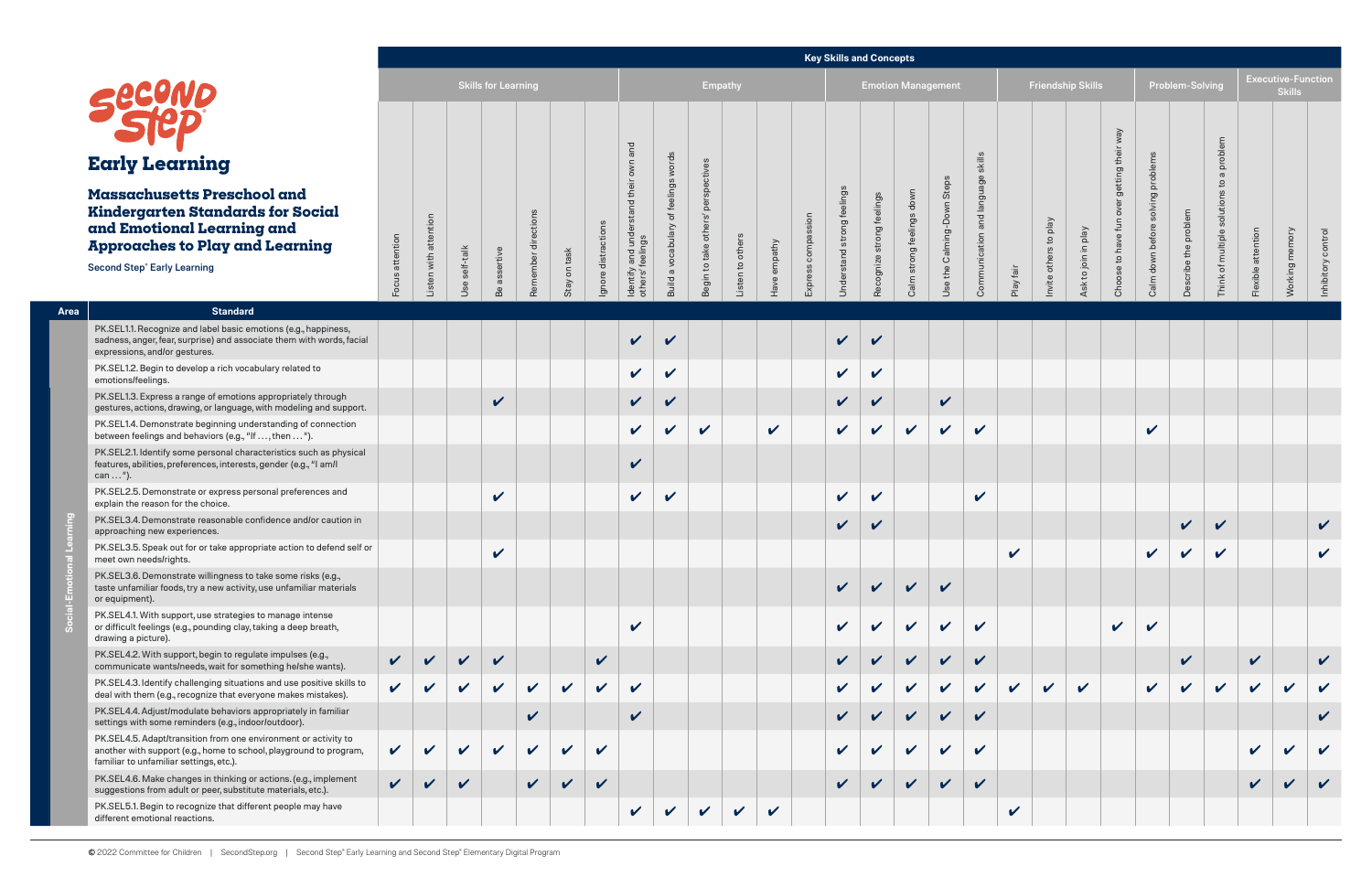|                   |                 |                       |               |                            |                     |              |                     |                                                           |                                      |                                    |                  |              |                    | <b>Key Skills and Concepts</b> |                           |                           |                            |                                   |              |                       |                          |                                           |                                   |                      |                                          |                    |                                            |                            |
|-------------------|-----------------|-----------------------|---------------|----------------------------|---------------------|--------------|---------------------|-----------------------------------------------------------|--------------------------------------|------------------------------------|------------------|--------------|--------------------|--------------------------------|---------------------------|---------------------------|----------------------------|-----------------------------------|--------------|-----------------------|--------------------------|-------------------------------------------|-----------------------------------|----------------------|------------------------------------------|--------------------|--------------------------------------------|----------------------------|
|                   |                 |                       |               | <b>Skills for Learning</b> |                     |              |                     |                                                           |                                      | Empathy                            |                  |              |                    |                                |                           | <b>Emotion Management</b> |                            |                                   |              |                       | <b>Friendship Skills</b> |                                           |                                   | Problem-Solving      |                                          |                    | <b>Executive-Function</b><br><b>Skills</b> |                            |
|                   | Focus attention | Listen with attention | Use self-talk | Be assertive               | Remember directions | Stay on task | Ignore distractions | ldentify and understand their own and<br>others' feelings | Build a vocabulary of feelings words | Begin to take others' perspectives | Listen to others | Have empathy | Express compassion | Understand strong feelings     | Recognize strong feelings | Calm strong feelings down | Use the Calming-Down Steps | Communication and language skills | Play fair    | Invite others to play | Ask to join in play      | Choose to have fun over getting their way | Calm down before solving problems | Describe the problem | Think of multiple solutions to a problem | Flexible attention | Working memory                             | Inhibitory control         |
|                   | $\checkmark$    | $\checkmark$          |               |                            |                     |              |                     | $\checkmark$                                              | $\checkmark$                         | $\checkmark$                       | $\checkmark$     | $\checkmark$ |                    |                                |                           |                           |                            |                                   |              |                       |                          |                                           |                                   |                      |                                          |                    |                                            |                            |
| ive               |                 |                       |               |                            |                     |              |                     | $\mathbf v$                                               | $\checkmark$                         | $\checkmark$                       | $\checkmark$     | $\checkmark$ | $\checkmark$       |                                |                           |                           |                            |                                   |              |                       |                          |                                           |                                   |                      |                                          |                    |                                            |                            |
| to                |                 |                       |               |                            |                     |              |                     | $\checkmark$                                              | $\checkmark$                         | $\checkmark$                       | $\checkmark$     | $\checkmark$ |                    |                                |                           |                           |                            |                                   | $\checkmark$ | $\checkmark$          | $\mathbf v$              | $\checkmark$                              |                                   | $\checkmark$         | $\checkmark$                             |                    |                                            |                            |
| ther              |                 |                       |               |                            |                     |              |                     |                                                           |                                      |                                    |                  | $\checkmark$ | $\checkmark$       |                                |                           |                           |                            |                                   |              |                       |                          |                                           |                                   |                      |                                          |                    |                                            |                            |
|                   |                 |                       |               |                            |                     |              |                     |                                                           |                                      |                                    |                  | $\checkmark$ |                    |                                |                           |                           |                            |                                   |              |                       |                          |                                           |                                   |                      |                                          |                    |                                            |                            |
|                   |                 |                       |               |                            |                     |              |                     |                                                           |                                      | $\checkmark$                       |                  |              |                    |                                |                           |                           |                            |                                   |              |                       |                          |                                           |                                   |                      |                                          |                    |                                            |                            |
|                   |                 |                       |               |                            |                     |              |                     |                                                           |                                      | $\checkmark$                       |                  | $\checkmark$ |                    |                                |                           |                           |                            |                                   |              |                       |                          |                                           |                                   |                      |                                          |                    |                                            |                            |
| ve                |                 |                       |               |                            |                     |              |                     |                                                           |                                      | $\checkmark$                       |                  | $\checkmark$ |                    |                                |                           |                           |                            |                                   |              |                       |                          |                                           |                                   |                      |                                          |                    |                                            |                            |
| sing<br>ening     | $\checkmark$    | V                     |               | $\checkmark$               |                     |              | $\mathbf v$         |                                                           |                                      |                                    | $\mathbf v$      | V            |                    |                                |                           |                           |                            |                                   |              |                       |                          |                                           |                                   |                      |                                          | V                  |                                            | V                          |
| eds               | $\checkmark$    | $\checkmark$          | $\checkmark$  | $\checkmark$               |                     |              |                     | $\checkmark$                                              | $\mathbf v$                          | $\checkmark$                       | $\checkmark$     | $\checkmark$ |                    | $\checkmark$                   | $\checkmark$              | $\checkmark$              | $\checkmark$               | $\checkmark$                      | $\checkmark$ | $\checkmark$          | $\checkmark$             | $\checkmark$                              | $\checkmark$                      | $\checkmark$         | $\boldsymbol{\mathcal{U}}$               |                    |                                            | $\checkmark$               |
| itions<br>uage or | $\checkmark$    | $\checkmark$          |               | $\checkmark$               |                     |              | $\checkmark$        | $\checkmark$                                              |                                      | $\checkmark$                       | $\mathbf v$      | $\checkmark$ | $\checkmark$       |                                |                           |                           |                            |                                   | $\checkmark$ | $\checkmark$          | $\mathbf v$              | $\checkmark$                              |                                   |                      |                                          | $\checkmark$       | $\checkmark$                               | V                          |
| ations<br>native  | $\checkmark$    | $\checkmark$          |               | $\boldsymbol{\mathcal{U}}$ |                     |              | $\checkmark$        | $\mathbf v$                                               |                                      | $\checkmark$                       | $\checkmark$     | $\checkmark$ | $\checkmark$       |                                |                           |                           |                            |                                   |              |                       |                          |                                           |                                   |                      |                                          | $\checkmark$       | V                                          | $\mathbf v$                |
| 'n<br>n.          | $\mathbf{v}$    | $\checkmark$          |               |                            |                     |              |                     |                                                           |                                      |                                    | $\checkmark$     |              |                    |                                |                           |                           |                            |                                   |              |                       |                          |                                           |                                   |                      |                                          | $\checkmark$       | $\mathbf{v}$                               | $\boldsymbol{\mathcal{U}}$ |
|                   | $\checkmark$    | $\checkmark$          |               | $\checkmark$               |                     |              | $\checkmark$        |                                                           |                                      | $\checkmark$                       | $\checkmark$     | $\checkmark$ |                    |                                |                           |                           |                            |                                   | $\checkmark$ | $\checkmark$          | $\checkmark$             | $\checkmark$                              | $\checkmark$                      | $\checkmark$         | $\boldsymbol{\mathcal{U}}$               |                    |                                            |                            |
| )s (e.g.,         | $\mathbf{v}$    | $\checkmark$          |               | $\checkmark$               |                     |              |                     | $\checkmark$                                              |                                      | $\checkmark$                       | $\mathbf{v}$     | V            | $\checkmark$       |                                |                           |                           |                            |                                   |              | $\checkmark$          | $\checkmark$             |                                           |                                   |                      |                                          |                    |                                            |                            |

|      |                                                                                                                                                                                       |                 |                            |               |                            |                     |              |                            |                                       |                            |                                       |                            |              |               |                            | <b>Rey Skills and Concepts</b> |                           |                            |                            |              |                            |                            |                |                  |                        |                             |                            |                                            |                            |
|------|---------------------------------------------------------------------------------------------------------------------------------------------------------------------------------------|-----------------|----------------------------|---------------|----------------------------|---------------------|--------------|----------------------------|---------------------------------------|----------------------------|---------------------------------------|----------------------------|--------------|---------------|----------------------------|--------------------------------|---------------------------|----------------------------|----------------------------|--------------|----------------------------|----------------------------|----------------|------------------|------------------------|-----------------------------|----------------------------|--------------------------------------------|----------------------------|
|      |                                                                                                                                                                                       |                 |                            |               | <b>Skills for Learning</b> |                     |              |                            |                                       |                            | <b>Empathy</b>                        |                            |              |               |                            | <b>Emotion Management</b>      |                           |                            |                            |              | <b>Friendship Skills</b>   |                            |                |                  | <b>Problem-Solving</b> |                             |                            | <b>Executive-Function</b><br><b>Skills</b> |                            |
|      |                                                                                                                                                                                       |                 |                            |               |                            |                     |              |                            | and                                   |                            |                                       |                            |              |               |                            |                                |                           |                            |                            |              |                            |                            | Vew            |                  |                        |                             |                            |                                            |                            |
|      | <b>Early Learning</b>                                                                                                                                                                 |                 |                            |               |                            |                     |              |                            |                                       |                            |                                       |                            |              |               |                            |                                |                           |                            | skills                     |              |                            |                            | getting their  | problems         |                        | problem<br>$\sigma$         |                            |                                            |                            |
|      | <b>Massachusetts Preschool and</b><br><b>Kindergarten Standards for Social</b><br>and Emotional Learning and<br><b>Approaches to Play and Learning</b>                                |                 | Listen with attention      |               |                            | Remember directions |              | Ignore distractions        | 운<br>$\overline{\sigma}$<br>€         | of feelings words          | perspectives<br>Begin to take others' |                            |              | ssion         | Understand strong feelings | Recognize strong feelings      | Calm strong feelings down | Use the Calming-Down Steps | Communication and language |              | Invite others to play      |                            | over<br>fun    | solving          | Describe the problem   | $\mathbf{c}$<br>of multiple |                            |                                            | control                    |
|      | <b>Second Step® Early Learning</b>                                                                                                                                                    | Focus attention |                            | Use self-talk | Be assertive               |                     | Stay on task |                            | Identify and unde<br>others' feelings | Build a vocabulary         |                                       | Listen to others           | Have empathy | Express compa |                            |                                |                           |                            |                            | Play fair    |                            | Ask to join in play        | Choose to have | Calm down before |                        | Think                       | Flexible attention         | Working mem                                | Inhibitory                 |
| Area | <b>Standard</b>                                                                                                                                                                       |                 |                            |               |                            |                     |              |                            |                                       |                            |                                       |                            |              |               |                            |                                |                           |                            |                            |              |                            |                            |                |                  |                        |                             |                            |                                            |                            |
|      | PK.SEL5.2. Demonstrate awareness of others' expressions of<br>feelings (both verbal and nonverbal).                                                                                   | $\sqrt{2}$      | $\checkmark$               |               |                            |                     |              |                            | $\checkmark$                          |                            | $\checkmark$                          | $\checkmark$               | $\checkmark$ |               |                            |                                |                           |                            |                            |              |                            |                            |                |                  |                        |                             |                            |                                            |                            |
|      | PK.SEL5.3. Respond to another's emotions and needs (e.g., give<br>comfort, report to an adult).                                                                                       |                 |                            |               |                            |                     |              |                            | $\boldsymbol{\mathcal{U}}$            |                            | $\checkmark$                          | $\mathbf v$                | $\checkmark$ | $\checkmark$  |                            |                                |                           |                            |                            |              |                            |                            |                |                  |                        |                             |                            |                                            |                            |
|      | PK.SEL5.4. With support (e.g., what will happen if ?), begin to<br>anticipate others' feelings and responses.                                                                         |                 |                            |               |                            |                     |              |                            | $\sqrt{2}$                            | $\boldsymbol{\mathscr{L}}$ | $\checkmark$                          | $\sqrt{2}$                 | $\checkmark$ |               |                            |                                |                           |                            |                            | $\checkmark$ | $\checkmark$               | $\checkmark$               | $\checkmark$   |                  | $\checkmark$           | $\checkmark$                |                            |                                            |                            |
|      | PK.SEL5.5. Show kindness or regard for other people or for other<br>living things much of the time.                                                                                   |                 |                            |               |                            |                     |              |                            |                                       |                            |                                       |                            | $\checkmark$ | $\checkmark$  |                            |                                |                           |                            |                            |              |                            |                            |                |                  |                        |                             |                            |                                            |                            |
|      | PK.SEL6.1. Demonstrate awareness of commonalities and<br>differences among people (e.g., gender, race, ability/disability,<br>language, family structure).                            |                 |                            |               |                            |                     |              |                            |                                       |                            |                                       |                            | $\checkmark$ |               |                            |                                |                           |                            |                            |              |                            |                            |                |                  |                        |                             |                            |                                            |                            |
|      | PK.SEL6.2. Demonstrate interest in or curiosity about others'<br>families, languages, and cultures.                                                                                   |                 |                            |               |                            |                     |              |                            |                                       |                            | $\checkmark$                          |                            |              |               |                            |                                |                           |                            |                            |              |                            |                            |                |                  |                        |                             |                            |                                            |                            |
|      | PK.SEL6.3. Begin to understand that different people have<br>different abilities.                                                                                                     |                 |                            |               |                            |                     |              |                            |                                       |                            | $\checkmark$                          |                            | $\checkmark$ |               |                            |                                |                           |                            |                            |              |                            |                            |                |                  |                        |                             |                            |                                            |                            |
|      | PK.SEL6.4. Begin to understand that different people may have<br>different ideas, desires, and perspectives.                                                                          |                 |                            |               |                            |                     |              |                            |                                       |                            | $\checkmark$                          |                            | $\checkmark$ |               |                            |                                |                           |                            |                            |              |                            |                            |                |                  |                        |                             |                            |                                            |                            |
|      | PK.SEL6.5. With some support, show respect for others by using<br>social conventions (e.g., saying "please" and "thank you," listening<br>when others speak).                         | $\mathbf{v}$    | $\checkmark$               |               | $\checkmark$               |                     |              | $\checkmark$               |                                       |                            |                                       | $\checkmark$               | $\checkmark$ |               |                            |                                |                           |                            |                            |              |                            |                            |                |                  |                        |                             | $\checkmark$               |                                            | $\checkmark$               |
|      | PK.SEL6.6. With support, balance own needs with others' needs<br>(e.g., sharing materials, asking for a turn).                                                                        | $\sqrt{2}$      | $\boldsymbol{\mathcal{U}}$ | $\checkmark$  | $\checkmark$               |                     |              |                            | $\checkmark$                          | $\checkmark$               | $\checkmark$                          | V                          | $\checkmark$ |               | $\checkmark$               | $\checkmark$                   | $\checkmark$              | $\checkmark$               | $\checkmark$               | $\checkmark$ | $\checkmark$               | $\checkmark$               | $\checkmark$   | $\checkmark$     | $\checkmark$           | $\checkmark$                |                            |                                            | $\boldsymbol{\mathcal{U}}$ |
|      | PK.SEL7.1. Engage in meaningful communication or conversations<br>with other children throughout the day (including home language or<br>alternative communication systems as needed). | $\checkmark$    | $\checkmark$               |               | $\checkmark$               |                     |              | $\checkmark$               | $\checkmark$                          |                            | $\checkmark$                          | $\boldsymbol{\mathcal{U}}$ | V            | $\checkmark$  |                            |                                |                           |                            |                            | $\checkmark$ | $\checkmark$               | $\checkmark$               | $\checkmark$   |                  |                        |                             | $\boldsymbol{\mathcal{U}}$ |                                            |                            |
|      | PK.SEL7.2. Engage in meaningful communication or conversations<br>with adults in the program (including home language or alternative<br>communication systems as needed).             | $\checkmark$    | $\checkmark$               |               | $\checkmark$               |                     |              | $\boldsymbol{\mathcal{U}}$ | $\checkmark$                          |                            | $\mathbf v$                           | V                          | V            | $\checkmark$  |                            |                                |                           |                            |                            |              |                            |                            |                |                  |                        |                             | V                          |                                            |                            |
|      | PK.SEL7.3. With support, listen or demonstrate attention when<br>others talk (or communicate in nonverbal ways that have been<br>taught, such as gestures, sign language).            | $\mathbf{v}$    | $\checkmark$               |               |                            |                     |              |                            |                                       |                            |                                       | $\mathbf v$                |              |               |                            |                                |                           |                            |                            |              |                            |                            |                |                  |                        |                             |                            |                                            |                            |
|      | PK.SEL8.1. Engage in interactions with other children much<br>of the time.                                                                                                            | $\sqrt{2}$      | $\checkmark$               |               | $\checkmark$               |                     |              | $\checkmark$               |                                       |                            | $\checkmark$                          | $\mathbf{v}$               | $\mathbf v$  |               |                            |                                |                           |                            |                            | $\checkmark$ | $\boldsymbol{\mathcal{U}}$ | $\boldsymbol{\mathcal{U}}$ | V              | V                | $\checkmark$           | $\boldsymbol{\mathcal{U}}$  |                            |                                            |                            |
|      | PK.SEL8.2. Develop one or more special, nurturing friendships (e.g.,<br>seek out one or more particular children).                                                                    | $\mathbf{v}$    | $\checkmark$               |               | $\checkmark$               |                     |              |                            | $\mathbf v$                           |                            | $\checkmark$                          |                            | V            | $\checkmark$  |                            |                                |                           |                            |                            |              | $\checkmark$               | $\boldsymbol{\mathcal{U}}$ |                |                  |                        |                             |                            |                                            |                            |

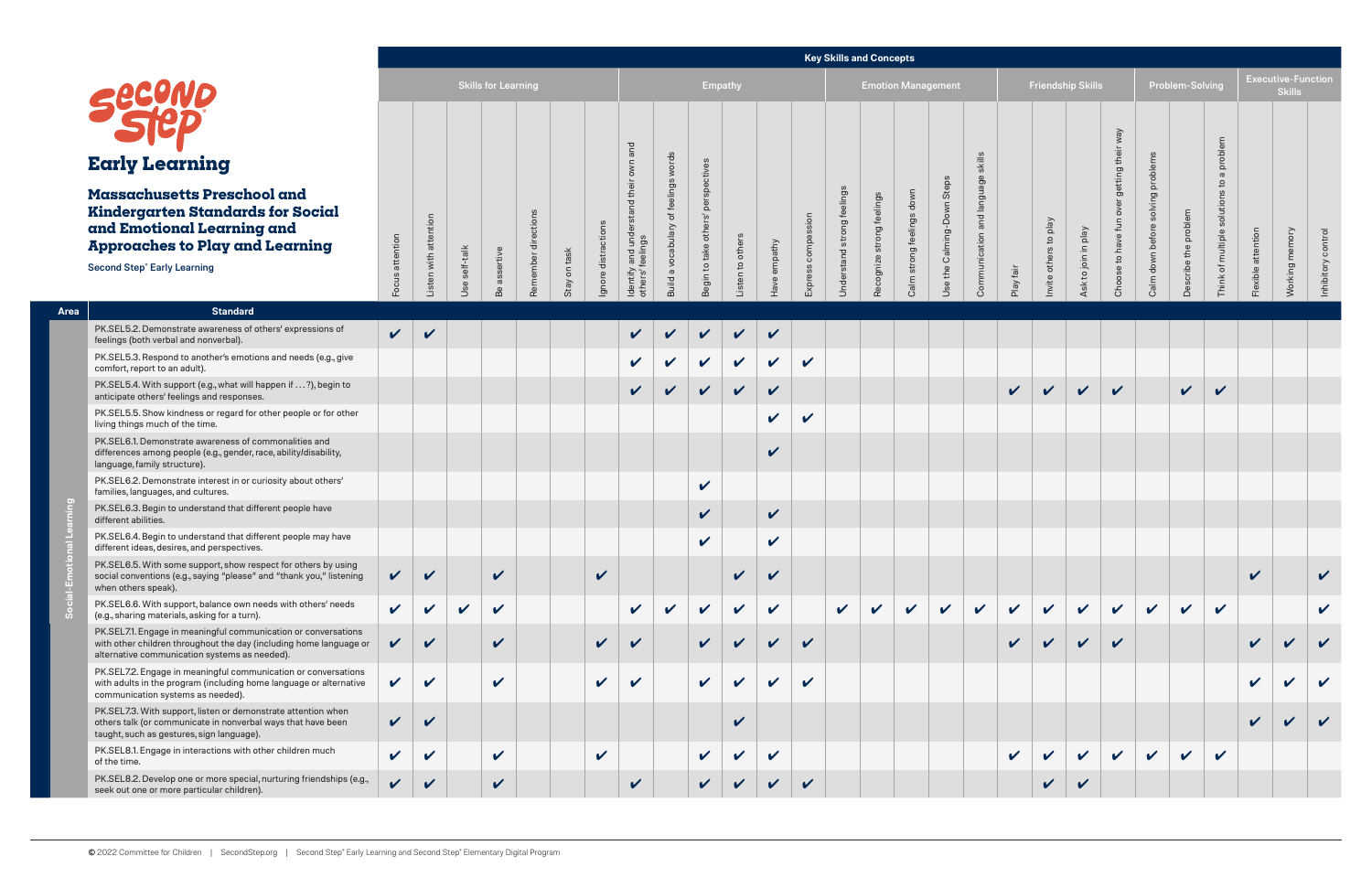|                            |                            |                         |                            |                     |                 |                     |                                                              |                                      |                                    |                  |              |                    |                            | noy onino and concepto    |                           |                            |                                   |
|----------------------------|----------------------------|-------------------------|----------------------------|---------------------|-----------------|---------------------|--------------------------------------------------------------|--------------------------------------|------------------------------------|------------------|--------------|--------------------|----------------------------|---------------------------|---------------------------|----------------------------|-----------------------------------|
|                            |                            |                         | <b>Skills for Learning</b> |                     |                 |                     |                                                              |                                      | <b>Empathy</b>                     |                  |              |                    |                            |                           | <b>Emotion Management</b> |                            |                                   |
| attention<br>Focus         | Listen with attention      | self-talk<br><b>Use</b> | assertive<br>Be            | Remember directions | on task<br>Stay | Ignore distractions | and understand their own and<br>others' feelings<br>Identify | Build a vocabulary of feelings words | Begin to take others' perspectives | Listen to others | Have empathy | Express compassion | Understand strong feelings | Recognize strong feelings | Calm strong feelings down | Use the Calming-Down Steps | Communication and language skills |
| $\boldsymbol{\mathcal{U}}$ | $\boldsymbol{\mathcal{U}}$ |                         | $\checkmark$               |                     |                 |                     | $\boldsymbol{\mathcal{U}}$                                   |                                      | $\boldsymbol{\mathcal{U}}$         | V                | $\checkmark$ | $\checkmark$       |                            |                           |                           |                            |                                   |

|                |                                                                                                                                                                                         |                    |                            |               |                            |                     |              |                     |                                      |                                      |                                 |                 |                            |               |                              | <b>Key Skills and Concepts</b> |                              |                               |                            |                            |                          |                            |                                |                            |                            |                            |              |                                            |             |
|----------------|-----------------------------------------------------------------------------------------------------------------------------------------------------------------------------------------|--------------------|----------------------------|---------------|----------------------------|---------------------|--------------|---------------------|--------------------------------------|--------------------------------------|---------------------------------|-----------------|----------------------------|---------------|------------------------------|--------------------------------|------------------------------|-------------------------------|----------------------------|----------------------------|--------------------------|----------------------------|--------------------------------|----------------------------|----------------------------|----------------------------|--------------|--------------------------------------------|-------------|
|                |                                                                                                                                                                                         |                    |                            |               | <b>Skills for Learning</b> |                     |              |                     |                                      |                                      | <b>Empathy</b>                  |                 |                            |               |                              | <b>Emotion Management</b>      |                              |                               |                            |                            | <b>Friendship Skills</b> |                            |                                |                            | Problem-Solving            |                            |              | <b>Executive-Function</b><br><b>Skills</b> |             |
|                |                                                                                                                                                                                         |                    |                            |               |                            |                     |              |                     | and                                  |                                      |                                 |                 |                            |               |                              |                                |                              |                               |                            |                            |                          |                            | Vew                            |                            |                            | problem                    |              |                                            |             |
|                | <b>Early Learning</b>                                                                                                                                                                   |                    |                            |               |                            |                     |              |                     |                                      |                                      |                                 |                 |                            |               |                              |                                |                              |                               | skills                     |                            |                          |                            | getting their                  | problems                   |                            | $\sigma$                   |              |                                            |             |
|                | Massachusetts Preschool and<br><b>Kindergarten Standards for Social</b><br>and Emotional Learning and<br><b>Approaches to Play and Learning</b>                                         |                    | with attention             |               |                            | Remember directions |              |                     |                                      | feelings<br>$\sigma$<br>a vocabulary | perspe<br>Begin to take others' |                 | empathy                    | sion          | ngs<br>Understand strong fee | Recognize strong feelings      | down<br>Calm strong feelings | Steps<br>Use the Calming-Down | and language<br>cation     |                            | yeld<br>$\mathbf{S}$     | yeld                       | $\overline{\delta}$<br>to have | solving<br>before          | the problem                | $\mathbf{S}$<br>of multipl |              |                                            | control     |
|                | <b>Second Step® Early Learning</b>                                                                                                                                                      | Focus attention    | isten                      | Use self-talk | assertive<br>Be            |                     | Stay on task | Ignore distractions | Identify and und<br>others' feelings | <b>Build</b>                         |                                 | isten to others | lave                       | Express compa |                              |                                |                              |                               | Communi                    | Play fair                  | other<br>Invite          | to join in<br>Ask          | $\circ$<br>Cho                 | Calm down                  | Describe                   | Think                      | Flexible     | <b>Working</b>                             | Inhibitory  |
| Area           | <b>Standard</b>                                                                                                                                                                         |                    |                            |               |                            |                     |              |                     |                                      |                                      |                                 |                 |                            |               |                              |                                |                              |                               |                            |                            |                          |                            |                                |                            |                            |                            |              |                                            |             |
|                | PK.SEL8.3. Demonstrate trusting, caring relationships with one or<br>more adults in the early education and care setting.                                                               | $\checkmark$       | $\boldsymbol{\mathcal{U}}$ |               | $\mathbf v$                |                     |              |                     | $\checkmark$                         |                                      | $\checkmark$                    | $\checkmark$    | $\boldsymbol{\mathcal{U}}$ | $\checkmark$  |                              |                                |                              |                               |                            |                            |                          |                            |                                |                            |                            |                            |              |                                            |             |
|                | PK.SEL8.4. Use play with others to explore and practice social roles<br>and relationships (e.g., assume various roles in dramatic play).                                                |                    |                            |               |                            |                     |              |                     |                                      |                                      | $\checkmark$                    |                 | $\checkmark$               | $\checkmark$  |                              |                                |                              |                               |                            | $\boldsymbol{\mathcal{U}}$ |                          |                            | $\checkmark$                   |                            |                            |                            |              |                                            |             |
|                | PK.SEL9.1. Recognize the existence of a social conflict (e.g.,<br>acknowledge/identify a conflict).                                                                                     |                    |                            |               |                            |                     |              |                     |                                      |                                      | $\checkmark$                    |                 |                            |               |                              |                                |                              |                               |                            |                            |                          |                            |                                |                            | $\checkmark$               |                            |              |                                            |             |
|                | PK.SEL9.2. Use beginning negotiation skills (e.g., state own position/<br>perspective with rationale).                                                                                  | $\boldsymbol{\nu}$ | $\checkmark$               |               | $\checkmark$               |                     |              |                     | $\checkmark$                         |                                      | $\checkmark$                    | $\mathbf{v}$    | $\mathbf v$                |               |                              |                                |                              |                               |                            | $\mathbf v$                | $\boldsymbol{\nu}$       | $\boldsymbol{\mathcal{U}}$ | $\mathbf v$                    | $\checkmark$               | $\checkmark$               | $\mathbf{v}$               |              |                                            |             |
|                | PK.SEL9.3. Seek advice or assistance from peers and/or adults<br>to resolve conflict, when appropriate (e.g., listen to guidance, talk<br>through conflict, develop solutions).         |                    |                            |               | $\boldsymbol{\mathcal{U}}$ |                     |              |                     |                                      |                                      |                                 |                 |                            |               |                              |                                |                              |                               |                            |                            |                          |                            |                                | $\mathbf{v}$               | $\boldsymbol{\mathcal{U}}$ | $\boldsymbol{\nu}$         |              |                                            |             |
| $\overline{c}$ | PK.SEL9.4. With modeling and support, negotiate with others to<br>meet own needs and goals, recognizing compromise as a part of the<br>solution (e.g., if you , I will ; trades, etc.). | $\checkmark$       | $\checkmark$               | $\checkmark$  | $\checkmark$               |                     |              |                     |                                      |                                      | $\mathbf{v}$                    | $\checkmark$    | $\checkmark$               |               | $\checkmark$                 | $\boldsymbol{\nu}$             | V                            | $\boldsymbol{\mathcal{U}}$    | $\boldsymbol{\mathcal{U}}$ | $\boldsymbol{\mathcal{U}}$ | $\mathbf{v}$             | $\mathbf v$                | $\mathbf v$                    | $\boldsymbol{\mathcal{U}}$ | $\boldsymbol{\mathcal{U}}$ | $\boldsymbol{\mathcal{U}}$ |              |                                            | $\mathbf v$ |
|                | PK.SEL9.5. With support, consider prevention strategies for<br>interpersonal conflicts.                                                                                                 |                    |                            |               |                            |                     |              |                     |                                      |                                      |                                 |                 |                            |               | $\checkmark$                 | $\boldsymbol{\mathcal{U}}$     | V                            | $\boldsymbol{\mathcal{U}}$    | $\checkmark$               | $\checkmark$               | $\checkmark$             | $\checkmark$               | $\boldsymbol{\mathcal{U}}$     |                            |                            |                            |              |                                            |             |
|                | PK.SEL10.1. Recognize when assistance is needed (e.g., when<br>frustration level is reached).                                                                                           | $\checkmark$       | $\checkmark$               | $\checkmark$  | $\checkmark$               | $\checkmark$        | $\checkmark$ | $\checkmark$        |                                      |                                      |                                 |                 |                            |               | V                            |                                |                              |                               | $\checkmark$               |                            |                          |                            |                                | $\checkmark$               | V                          | V                          |              |                                            |             |
|                | PK.SEL10.2. Identify external supports (e.g., a trusted adult,<br>how/where to get help and support).                                                                                   |                    |                            |               | $\checkmark$               |                     |              |                     |                                      |                                      |                                 |                 |                            |               |                              |                                |                              |                               | $\checkmark$               |                            |                          |                            |                                |                            | $\checkmark$               | $\boldsymbol{\mathcal{U}}$ |              |                                            |             |
|                | PK.SEL10.3. Ask for help from adults and identify support needed.                                                                                                                       |                    |                            |               | $\checkmark$               |                     |              |                     |                                      |                                      |                                 |                 |                            |               |                              |                                |                              |                               | $\checkmark$               |                            |                          |                            |                                | $\checkmark$               | $\checkmark$               | $\checkmark$               |              |                                            |             |
| ဖိ             | PK.SEL10.4. Ask for help from peers.                                                                                                                                                    |                    |                            |               | $\mathbf{v}$               |                     |              |                     |                                      |                                      |                                 |                 |                            |               |                              |                                |                              |                               | $\boldsymbol{\mathcal{U}}$ |                            |                          |                            |                                | V                          |                            |                            |              |                                            |             |
|                | PK.SEL10.5. Recognize when another needs help.                                                                                                                                          | $\sqrt{2}$         | $\checkmark$               |               |                            |                     |              |                     | $\checkmark$                         | $\mathbf{v}$                         | $\mathbf{v}$                    | $\mathbf{v}$    | $\checkmark$               | $\checkmark$  |                              |                                |                              |                               |                            |                            | $\checkmark$             |                            |                                |                            |                            |                            |              |                                            |             |
|                | PK.SEL11.1. Demonstrate beginning understanding of reasons for<br>rules (benefits to self and others).                                                                                  |                    |                            |               |                            |                     |              |                     |                                      |                                      |                                 |                 |                            |               |                              |                                |                              |                               |                            | $\checkmark$               |                          |                            | $\boldsymbol{\mathcal{U}}$     |                            |                            |                            |              |                                            |             |
|                | PK.SEL11.2. Understand and follow rules, limits, and expectations<br>with prompting/assistance.                                                                                         | $\sqrt{2}$         | $\checkmark$               | $\checkmark$  |                            | $\sqrt{2}$          | $\sqrt{2}$   | $\checkmark$        |                                      |                                      |                                 |                 |                            |               | $\checkmark$                 | $\vee$                         | $\vee$                       | $\vee$                        | $\checkmark$               | $\mathbf v$                |                          |                            |                                |                            |                            |                            | $\checkmark$ | $\vee$                                     |             |
|                | PK.SEL11.3. Show willingness to take on responsibilities (e.g., helper<br>or leader role).                                                                                              |                    |                            |               | $\checkmark$               |                     |              |                     |                                      |                                      |                                 |                 |                            |               |                              |                                |                              |                               |                            |                            |                          |                            |                                |                            |                            |                            |              |                                            |             |
|                | PK.SEL12.1. Accept beginning responsibilities toward the<br>well-being/comfort of others and the group (e.g., taking care of<br>a pet, helping younger or less able children).          |                    |                            |               |                            |                     |              |                     | $\sqrt{ }$                           |                                      |                                 | $\vee$ $\vee$   | $\vee$                     | $\checkmark$  |                              |                                |                              |                               |                            |                            |                          |                            |                                |                            |                            |                            |              |                                            |             |
|                | PK.SEL12.2. Understand what a problem is (e.g., define/describe<br>examples of a social/ethical problem).                                                                               |                    |                            |               |                            |                     |              |                     |                                      |                                      |                                 |                 |                            |               |                              |                                |                              |                               |                            |                            |                          |                            |                                |                            | $\checkmark$               |                            |              |                                            |             |

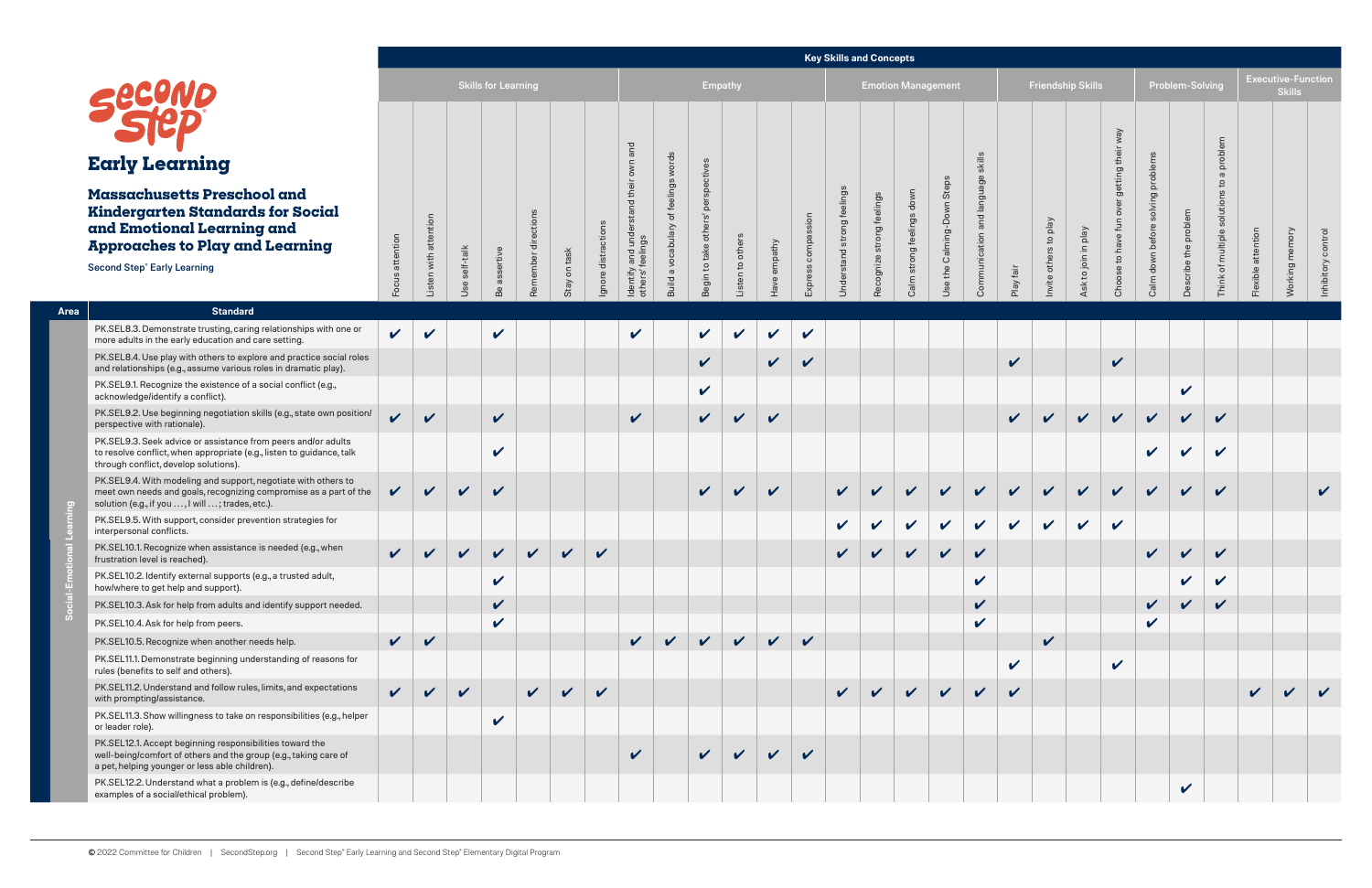| <b>Skills for Learning</b>                                                      |                                                            |                                                                                                                                            | <b>Empathy</b>                                         | <b>Emotion Management</b>                                                                                                                               |
|---------------------------------------------------------------------------------|------------------------------------------------------------|--------------------------------------------------------------------------------------------------------------------------------------------|--------------------------------------------------------|---------------------------------------------------------------------------------------------------------------------------------------------------------|
| Listen with attention<br>Focus attention<br>self-talk<br>assertive<br>Use<br>Be | Remember directions<br>Ignore distractions<br>Stay on task | Identify and understand their own and<br>Build a vocabulary of feelings words<br>Begin to take others' perspectives<br>feelings<br>others' | Express compassion<br>Listen to others<br>Have empathy | Communication and language skills<br>Use the Calming-Down Steps<br>Understand strong feelings<br>Calm strong feelings down<br>Recognize strong feelings |

|             |                                                                                                                                                                                           |                            |                        |              | <b>Skills for Learning</b> |                        |                            |                            |                                      |                                  | <b>Empathy</b> |                                                                                                      |                     |                             |                          | <b>Emotion Management</b>              |                            |                                |                 |              |                                                           | <b>Friendship Skills</b>       |                          |                       | <b>Problem-Solving</b> |                                                 |                    | <b>Executive-Function</b><br><b>Skills</b> |                       |
|-------------|-------------------------------------------------------------------------------------------------------------------------------------------------------------------------------------------|----------------------------|------------------------|--------------|----------------------------|------------------------|----------------------------|----------------------------|--------------------------------------|----------------------------------|----------------|------------------------------------------------------------------------------------------------------|---------------------|-----------------------------|--------------------------|----------------------------------------|----------------------------|--------------------------------|-----------------|--------------|-----------------------------------------------------------|--------------------------------|--------------------------|-----------------------|------------------------|-------------------------------------------------|--------------------|--------------------------------------------|-----------------------|
|             | <b>Early Learning</b>                                                                                                                                                                     |                            |                        |              |                            |                        |                            |                            | and                                  |                                  |                |                                                                                                      |                     |                             |                          |                                        |                            |                                | skills          |              |                                                           |                                | Vew<br>getting the       | g problem             |                        | problem                                         |                    |                                            |                       |
|             | <b>Massachusetts Preschool and</b><br>Kindergarten Standards for Social<br>and Emotional Learning and<br><b>Approaches to Play and Learning</b><br><b>Second Step® Early Learning</b>     | Focus attention            | ntion<br>with<br>isten | self-talk    | sertive                    | ctions<br>äř<br>Rememb | task<br>$\mathsf{S}$       | distra<br>$\mathbb O$      | Identify and und<br>others' feelings | of feeli<br>vocabula<br>$\varpi$ | to take        | to other<br>$\mathrel{\mathop{\rule{0pt}{0pt}}\nolimits\mathrel{\mathop{\rule{0pt}{0pt}}\nolimits}}$ | mpathy<br>$\, \Phi$ | $\overline{5}$<br>com<br>SS | strong<br>$\overline{C}$ | elings<br>$\sigma$<br>strong<br>ognize | down<br>$\sigma$<br>strong | Steps<br>ing-Down<br>the Calmi | genbi<br>d lang | fair         | yeld<br>$\mathtt{S}$<br>$\omega$<br>$\bar{\omega}$<br>oth | Veld<br>$\exists$<br>to join i | ₽<br>to have<br>$\Omega$ | solving<br>down befor | the problem<br>cribe   | oluti<br>multip<br>$\overleftrightarrow{\circ}$ | Flexible           | Working                                    | control<br>Inhibitory |
|             |                                                                                                                                                                                           |                            |                        | Jse          | Be                         |                        | Stay                       | Ignor                      |                                      | <b>Build</b>                     | Begin          |                                                                                                      | ŇБ                  | Expre                       | Jnde                     | Rec                                    | Calm                       | Use                            | Com             | Play         | nvite                                                     | Ask                            | <b>Cho</b>               | Calm                  |                        | Think                                           |                    |                                            |                       |
| <b>Area</b> | <b>Standard</b>                                                                                                                                                                           |                            |                        |              |                            |                        |                            |                            |                                      |                                  |                |                                                                                                      |                     |                             |                          |                                        |                            |                                |                 |              |                                                           |                                |                          |                       |                        |                                                 |                    |                                            |                       |
|             | PK.SEL12.3. With support, discuss and identify possible solutions for<br>a social/ethical problem.                                                                                        |                            |                        |              |                            |                        |                            |                            |                                      |                                  | $\checkmark$   |                                                                                                      | $\checkmark$        |                             |                          |                                        |                            |                                |                 |              |                                                           |                                |                          |                       |                        | $\boldsymbol{\mathcal{U}}$                      |                    |                                            |                       |
|             | PK.SEL12.4. Recognize situations that are safe vs. dangerous (e.g.,<br>appropriate vs. inappropriate touch).                                                                              |                            |                        |              |                            |                        |                            |                            | $\checkmark$                         | $\checkmark$                     |                |                                                                                                      |                     |                             | $\checkmark$             | $\checkmark$                           |                            |                                |                 |              |                                                           |                                |                          |                       |                        |                                                 |                    |                                            |                       |
|             | PK.SEL12.5. Recognize negative peer pressure (e.g., when peer<br>suggestions are in conflict with rules or appropriateness).                                                              |                            |                        |              |                            |                        |                            |                            | $\checkmark$                         | $\checkmark$                     |                |                                                                                                      |                     |                             | $\checkmark$             | $\checkmark$                           |                            |                                |                 |              |                                                           |                                |                          |                       |                        |                                                 |                    |                                            |                       |
|             | PK.SEL12.6. Recognize teasing/bullying and seek support<br>from an adult.                                                                                                                 |                            |                        |              | $\checkmark$               |                        |                            |                            | $\checkmark$                         | $\boldsymbol{\mathcal{U}}$       | $\checkmark$   | $\checkmark$                                                                                         | $\checkmark$        | $\checkmark$                |                          |                                        |                            |                                |                 | $\checkmark$ |                                                           |                                |                          |                       | $\checkmark$           | $\checkmark$                                    |                    |                                            |                       |
|             | PK.APL1.1. Spontaneously pursue own interests in play and learning.                                                                                                                       |                            |                        |              |                            |                        |                            |                            |                                      |                                  |                |                                                                                                      |                     |                             |                          |                                        |                            |                                |                 |              |                                                           |                                |                          |                       |                        |                                                 |                    |                                            |                       |
|             | PK.APL1.2. Demonstrate eagerness to learn about a range of topics,<br>ideas, and tasks.                                                                                                   | $\boldsymbol{\mathcal{U}}$ | $\checkmark$           | $\checkmark$ | $\checkmark$               | $\checkmark$           | $\checkmark$               | $\checkmark$               |                                      |                                  |                |                                                                                                      |                     |                             |                          |                                        |                            |                                |                 |              |                                                           |                                |                          |                       |                        |                                                 | $\checkmark$       | $\boldsymbol{\mathcal{U}}$                 | $\checkmark$          |
|             | PK.APL1.3. Demonstrate willingness to try new or challenging<br>experiences.                                                                                                              |                            |                        |              |                            |                        |                            |                            |                                      |                                  |                |                                                                                                      |                     |                             | $\vee$                   | $\vee$                                 | $\vee$                     | $\vee$                         | $\checkmark$    |              |                                                           |                                |                          |                       |                        |                                                 | $\checkmark$       | $\boldsymbol{\nu}$                         |                       |
|             | PK.APL1.4. Begin to plan, set goals, and make decisions, with<br>assistance (e.g., describe what he/she intends to do in an activity<br>area, with whom, and under what circumstances).   |                            |                        |              |                            |                        |                            |                            |                                      |                                  |                |                                                                                                      |                     |                             |                          |                                        |                            |                                |                 |              |                                                           |                                |                          |                       | $\checkmark$           | $\boldsymbol{\mathcal{U}}$                      |                    |                                            |                       |
|             | PK.APL1.5. With support, use a variety of resources to explore<br>materials and ideas.                                                                                                    | $\mathbf{v}$               |                        |              | $V$ $V$ $V$ $V$ $V$        |                        |                            | $\overline{u}$             |                                      |                                  |                |                                                                                                      |                     |                             |                          |                                        |                            |                                |                 |              |                                                           |                                |                          |                       |                        |                                                 |                    |                                            |                       |
|             | PK.APL2.1. With support and modeling, ask "what" and "how"<br>questions to gain information about familiar and unfamiliar events<br>and phenomena.                                        | $\checkmark$               | $\checkmark$           |              | $\checkmark$               |                        |                            |                            |                                      |                                  |                |                                                                                                      |                     |                             |                          |                                        |                            |                                |                 |              |                                                           |                                |                          |                       |                        |                                                 |                    |                                            |                       |
|             | PK.APL2.2. Try new sensory and other experiences (e.g., explore,<br>examine, and experiment with materials, constructions, nature).                                                       | $\checkmark$               |                        | $\checkmark$ |                            | $\sqrt{2}$             | $\sqrt{ }$                 | $\checkmark$               |                                      |                                  |                |                                                                                                      |                     |                             |                          |                                        |                            |                                |                 |              |                                                           |                                |                          |                       |                        |                                                 | $\sqrt{2}$         | $\vee$                                     |                       |
|             | PK.APL2.3. With support, seek information from a variety of sources,<br>such as books, experts, observations.                                                                             | $\boldsymbol{\nu}$         |                        | V            | V                          | $\checkmark$           | $\checkmark$               | $\boldsymbol{\mathcal{U}}$ |                                      |                                  |                |                                                                                                      |                     |                             |                          |                                        |                            |                                |                 |              |                                                           |                                |                          |                       |                        |                                                 | $\mathbf{v}$       |                                            |                       |
|             | PK.APL2.4. Use a variety of learning approaches, such as observing,<br>imitating, asking questions, hands-on investigation.                                                               |                            |                        | $\mathbf v$  | $\checkmark$               | $\checkmark$           | $\checkmark$               |                            |                                      |                                  |                |                                                                                                      |                     |                             |                          |                                        |                            |                                |                 |              |                                                           |                                |                          |                       |                        |                                                 | $\mathbf{v}$       |                                            |                       |
|             | PK.APL3.1. With support, maintain concentration on a task or activity<br>for short periods of time, until completed.                                                                      |                            |                        | $\checkmark$ |                            | $\checkmark$           | $\mathbf v$                | $\checkmark$               |                                      |                                  |                |                                                                                                      |                     |                             |                          |                                        |                            |                                |                 |              |                                                           |                                |                          |                       |                        |                                                 | $\mathbf{v}$       |                                            |                       |
|             | PK.APL3.2. With support, resist distraction and maintain attention to<br>a task or activity (e.g., stories read aloud, demonstrations, different<br>activities occurring simultaneously). | $\boldsymbol{\mathcal{U}}$ |                        | $\checkmark$ |                            | $\sqrt{2}$             | $\boldsymbol{\mathcal{U}}$ | $\boldsymbol{\mathcal{U}}$ |                                      |                                  |                |                                                                                                      |                     |                             |                          |                                        |                            |                                |                 |              |                                                           |                                |                          |                       |                        |                                                 | $\boldsymbol{\nu}$ |                                            |                       |
|             | PK.APL3.3. With support, continue with or return to activities after<br>distractions or interruptions.                                                                                    | $\checkmark$               | $\checkmark$           | $\checkmark$ |                            | $\sqrt{2}$             | $\checkmark$               | $\mathbf v$                |                                      |                                  |                |                                                                                                      |                     |                             |                          |                                        |                            |                                |                 |              |                                                           |                                |                          |                       |                        |                                                 | $\checkmark$       |                                            |                       |

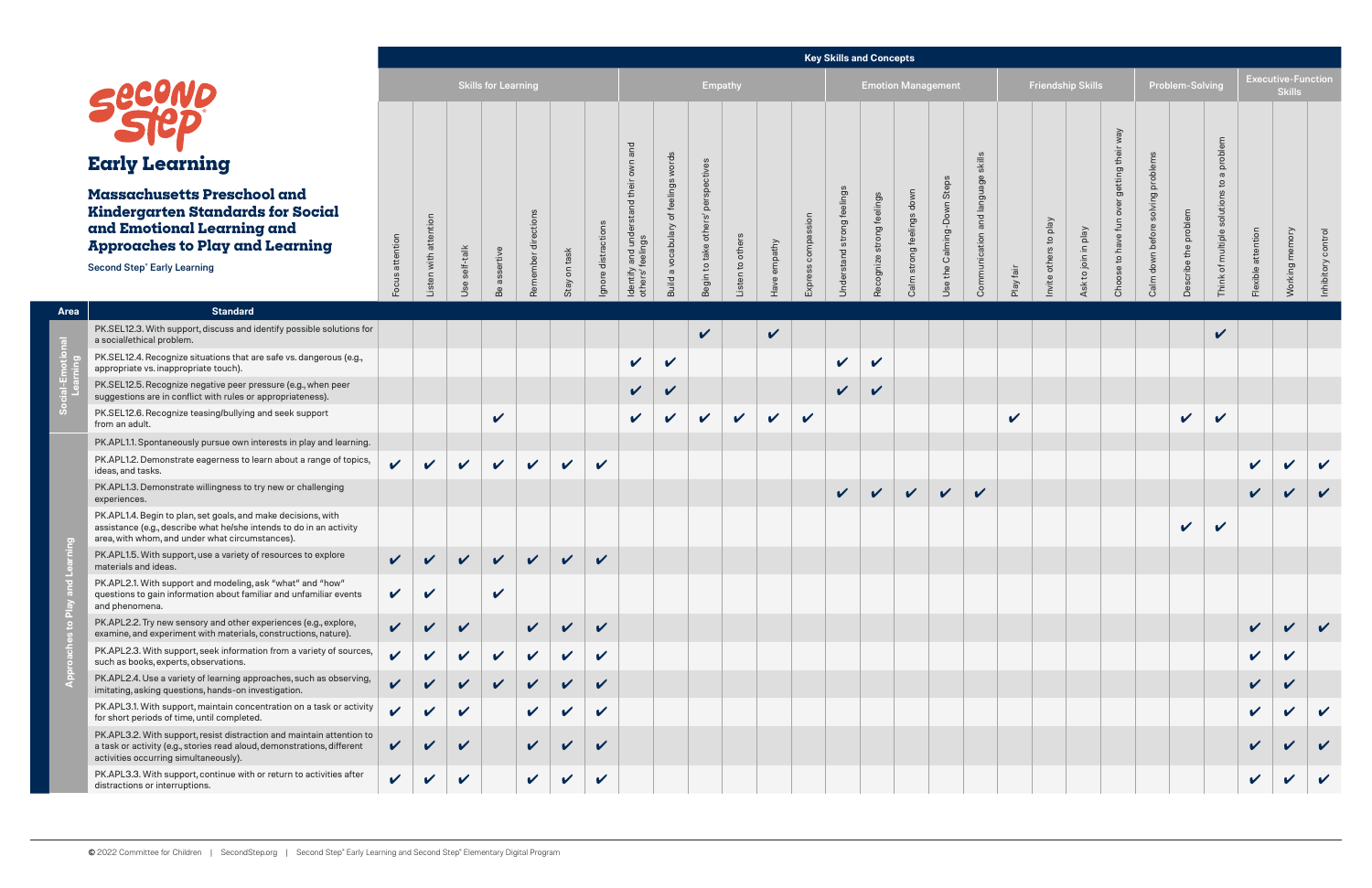|                    |                       |                  | <b>Skills for Learning</b> |                     |              |                     |                                                                        |                                      | <b>Empathy</b>                     |                  |                 | ---                   |                            | المنافيات المنازل والمستويات المنافس والمنافي المنافسات المنافس | - - -<br><b>Emotion Management</b> |                            |                                   |  |
|--------------------|-----------------------|------------------|----------------------------|---------------------|--------------|---------------------|------------------------------------------------------------------------|--------------------------------------|------------------------------------|------------------|-----------------|-----------------------|----------------------------|-----------------------------------------------------------------|------------------------------------|----------------------------|-----------------------------------|--|
| attention<br>Focus | Listen with attention | self-talk<br>Use | assertive<br>Be            | Remember directions | Stay on task | Ignore distractions | and understand their own and<br>feelings<br><b>Identify</b><br>others' | Build a vocabulary of feelings words | Begin to take others' perspectives | Listen to others | empathy<br>Have | compassion<br>Express | Understand strong feelings | strong feelings<br>Recognize                                    | Calm strong feelings down          | Use the Calming-Down Steps | Communication and language skills |  |

|             |                                                                                                                                                                                              |                            |                            |                  |                            |                    |                              |                                         |                                                                                      |                                                              |                                                  |                            |                              |                              | <b>Rey Skills and Concepts</b>   |                                 |                                         |                                         |                            |                        |                           |                                              |                                       |                         |                        |                            |                            |                                            |                            |
|-------------|----------------------------------------------------------------------------------------------------------------------------------------------------------------------------------------------|----------------------------|----------------------------|------------------|----------------------------|--------------------|------------------------------|-----------------------------------------|--------------------------------------------------------------------------------------|--------------------------------------------------------------|--------------------------------------------------|----------------------------|------------------------------|------------------------------|----------------------------------|---------------------------------|-----------------------------------------|-----------------------------------------|----------------------------|------------------------|---------------------------|----------------------------------------------|---------------------------------------|-------------------------|------------------------|----------------------------|----------------------------|--------------------------------------------|----------------------------|
|             |                                                                                                                                                                                              |                            |                            |                  | <b>Skills for Learning</b> |                    |                              |                                         |                                                                                      |                                                              | Empathy                                          |                            |                              |                              |                                  |                                 |                                         | <b>Emotion Management</b>               |                            |                        |                           | Friendship Skills                            |                                       |                         | <b>Problem-Solving</b> |                            |                            | <b>Executive-Function</b><br><b>Skills</b> |                            |
|             |                                                                                                                                                                                              |                            |                            |                  |                            |                    |                              |                                         |                                                                                      |                                                              |                                                  |                            |                              |                              |                                  |                                 |                                         |                                         |                            |                        |                           |                                              | Vew                                   |                         |                        | problem                    |                            |                                            |                            |
|             | <b>Early Learning</b>                                                                                                                                                                        |                            |                            |                  |                            |                    |                              |                                         |                                                                                      |                                                              |                                                  |                            |                              |                              |                                  |                                 |                                         |                                         |                            |                        |                           |                                              | getting the                           | probler                 |                        |                            |                            |                                            |                            |
|             | <b>Massachusetts Preschool and</b><br><b>Kindergarten Standards for Social</b><br>and Emotional Learning and<br><b>Approaches to Play and Learning</b><br><b>Second Step® Early Learning</b> | Focus attention            | attention<br>with<br>isten | self-talk<br>Jse | ertive<br>σ<br>Be          | ctions<br>Remember | task<br>$\mathsf{S}$<br>Stay | ction<br>distra<br>$\mathbb O$<br>lgnor | $\overline{\sigma}$<br>$\overline{5}$<br>g<br>and<br>feelir<br>Identify<br>others' f | feelings<br>৳<br>yabulary<br>yoc<br>$\varpi$<br><b>Build</b> | $\Omega$<br>oth<br>take<br>$\mathtt{S}$<br>Begin | to others<br>ten           | mpathy<br>$\mathbb O$<br>ave | nois<br>comp<br>SS<br>Expres | feelings<br>strong<br>stand<br>Ō | elings<br>strong<br>Recognize s | down<br>feelings<br><b>Buo.</b><br>Calm | Steps<br>Down<br>Calming-<br>the<br>Jse | uage<br>$\mathbf \sigma$   | $\overline{B}$<br>Play | yalq<br>đ<br>oth<br>nvite | Veld<br>$\equiv$<br>to join<br>$\frac{1}{2}$ | $\zeta$<br>$\mathtt{S}$<br><b>Sho</b> | befor<br>down I<br>Calm | the problem            |                            |                            | Working                                    |                            |
| <b>Area</b> | <b>Standard</b>                                                                                                                                                                              |                            |                            |                  |                            |                    |                              |                                         |                                                                                      |                                                              |                                                  |                            |                              |                              |                                  |                                 |                                         |                                         |                            |                        |                           |                                              |                                       |                         |                        |                            |                            |                                            |                            |
|             | PK.APL3.4. Maintain focus on a topic during a conversation<br>or discussion.                                                                                                                 | $\mathbf{v}$               |                            | $\mathbf{v}$     |                            | $\sqrt{ }$         | $\boldsymbol{\nu}$           | $\checkmark$                            |                                                                                      |                                                              |                                                  |                            |                              |                              |                                  |                                 |                                         |                                         |                            |                        |                           |                                              |                                       |                         |                        |                            | $\boldsymbol{\mathcal{U}}$ |                                            |                            |
|             | PK.APL3.5. With support, cope with some frustration or<br>disappointment.                                                                                                                    |                            |                            |                  |                            |                    |                              |                                         | $\boldsymbol{\mathcal{U}}$                                                           | V                                                            |                                                  |                            |                              |                              | $\boldsymbol{\mathcal{U}}$       |                                 | $\checkmark$                            | $\checkmark$                            | $\boldsymbol{\mathcal{U}}$ |                        |                           |                                              |                                       | $\checkmark$            | $\boldsymbol{\nu}$     | $\boldsymbol{\mathcal{U}}$ |                            |                                            | $\boldsymbol{\mathcal{U}}$ |
|             | PK.APL3.6. Work with purpose, determination, and enjoyment on<br>self-chosen tasks.                                                                                                          | $\boldsymbol{\nu}$         |                            |                  |                            |                    |                              | $\checkmark$                            |                                                                                      |                                                              |                                                  |                            |                              |                              |                                  |                                 |                                         |                                         |                            |                        |                           |                                              |                                       |                         |                        |                            | $\boldsymbol{\nu}$         | V                                          | $\boldsymbol{\nu}$         |
|             | PK.APL4.2. Begin to recognize the difference between pretend/<br>fantasy situations and reality with adult support (e.g., what could/<br>could not happen in real life?).                    |                            |                            |                  |                            |                    |                              |                                         | $\boldsymbol{\nu}$                                                                   | V                                                            | $\mathbf{v}$                                     | $\boldsymbol{\mathcal{U}}$ | V                            |                              |                                  |                                 |                                         |                                         |                            |                        |                           |                                              |                                       |                         | $\mathbf{v}$           | $\boldsymbol{\nu}$         |                            |                                            |                            |
|             | PK.APL4.3. Begin to understand and use humor to gain attention<br>(e.g., words, actions).                                                                                                    |                            |                            |                  |                            |                    |                              |                                         |                                                                                      |                                                              |                                                  |                            | V                            |                              |                                  |                                 |                                         |                                         |                            |                        |                           |                                              |                                       |                         |                        |                            |                            |                                            |                            |
|             | PK.APL5.1. Suggest and listen to ideas for play with others (e.g.,<br>block play, puppets, games).                                                                                           | $\checkmark$               | V                          |                  | $\checkmark$               |                    |                              |                                         |                                                                                      |                                                              |                                                  |                            |                              |                              |                                  |                                 |                                         |                                         |                            | $\checkmark$           |                           |                                              | $\checkmark$                          |                         |                        |                            | $\boldsymbol{\mathcal{U}}$ | V                                          | $\boldsymbol{\mathcal{U}}$ |
|             | PK.APL5.2. Plan and negotiate play with another child (e.g., roles/<br>responsibilities each child will assume).                                                                             | $\boldsymbol{\mathcal{U}}$ | $\boldsymbol{\mathcal{U}}$ |                  | $\boldsymbol{\mathcal{U}}$ |                    |                              |                                         |                                                                                      |                                                              |                                                  |                            | V                            |                              |                                  |                                 |                                         |                                         |                            |                        |                           |                                              |                                       |                         |                        | $\boldsymbol{\nu}$         |                            |                                            |                            |
|             | PK.APL5.3. Begin to use cooperative strategies in play with others<br>(e.g., sharing materials, taking turns, listening to the needs of others).                                             |                            | V                          |                  |                            |                    |                              |                                         |                                                                                      |                                                              |                                                  |                            |                              |                              |                                  |                                 |                                         |                                         |                            |                        |                           |                                              |                                       |                         |                        |                            |                            |                                            |                            |
|             | PK.APL5.4. Cooperate with others to accomplish a task or<br>solve a problem (e.g., offering and listening to suggestions,<br>determining a process).                                         |                            |                            |                  |                            |                    |                              |                                         |                                                                                      |                                                              |                                                  |                            |                              |                              |                                  |                                 |                                         |                                         |                            | V                      |                           |                                              |                                       |                         |                        |                            |                            |                                            |                            |
|             | PK.APL5.5. Begin to accept and share leadership.                                                                                                                                             | $\checkmark$               | $\boldsymbol{\mathcal{U}}$ | $\checkmark$     | $\sqrt{2}$                 | $\sqrt{2}$         | $\sqrt{2}$                   | $\checkmark$                            |                                                                                      |                                                              |                                                  |                            |                              |                              |                                  |                                 |                                         |                                         |                            | $\vee$                 | $\mathbf{v}$              | $\checkmark$                                 |                                       |                         |                        |                            |                            |                                            |                            |
|             | PK.APL5.6. Share processes with adults or other children (e.g.,<br>demonstrating, explaining, or representing what he/she did).                                                              |                            |                            |                  | V                          |                    |                              |                                         |                                                                                      |                                                              |                                                  |                            |                              |                              |                                  |                                 |                                         |                                         |                            |                        |                           |                                              |                                       |                         |                        |                            |                            | $\mathbf{v}$                               |                            |
|             | PK.APL6.1. Recognize and try to solve problems using a variety of<br>methods (e.g., trial and error, discussion with others).                                                                | $\boldsymbol{\mathcal{U}}$ | V                          |                  | V                          |                    |                              |                                         | $\boldsymbol{\mathcal{U}}$                                                           |                                                              |                                                  |                            |                              |                              |                                  |                                 |                                         |                                         |                            |                        |                           |                                              |                                       |                         | $\boldsymbol{\nu}$     |                            |                            |                                            |                            |
|             | PK.APL6.2. Think of possible solutions and identify one to put<br>into action.                                                                                                               |                            |                            |                  |                            |                    |                              |                                         |                                                                                      |                                                              | $\boldsymbol{\mathcal{U}}$                       |                            | V                            |                              |                                  |                                 |                                         |                                         |                            |                        |                           |                                              |                                       |                         |                        | $\overline{\mathbf{v}}$    |                            |                                            |                            |
|             | PK.APL6.3. Recognize relationships between cause and effect (e.g.,<br>predict possible results and try out one or more solutions).                                                           |                            |                            |                  |                            |                    |                              |                                         |                                                                                      |                                                              |                                                  |                            |                              |                              |                                  |                                 |                                         |                                         |                            |                        |                           |                                              |                                       |                         | $\mathbf{v}$           | $\boldsymbol{\mathcal{U}}$ |                            |                                            |                            |
|             | PK.APL6.4. With support, formulate and test hypotheses, and draw<br>connections to previous experiences and information.                                                                     | $\boldsymbol{\mathcal{U}}$ |                            |                  |                            |                    |                              |                                         |                                                                                      |                                                              |                                                  |                            |                              |                              |                                  |                                 |                                         |                                         |                            |                        |                           |                                              |                                       |                         |                        |                            |                            |                                            |                            |
|             | PK.APL6.5. Make multiple attempts to solve problems.                                                                                                                                         | V                          |                            |                  |                            | V                  | V                            | $\boldsymbol{\mathcal{U}}$              |                                                                                      |                                                              |                                                  |                            |                              |                              | $\mathbf{v}$                     |                                 | V                                       | $\boldsymbol{\mathcal{U}}$              | $\boldsymbol{\mathcal{U}}$ |                        |                           |                                              |                                       | $\checkmark$            |                        |                            | $\checkmark$               |                                            |                            |
|             | PK.APL7.1. With support, organize materials appropriately (e.g., put<br>things away; sort materials by categories such as color, shape).                                                     |                            |                            |                  |                            | V                  |                              |                                         |                                                                                      |                                                              |                                                  |                            |                              |                              |                                  |                                 |                                         |                                         |                            |                        |                           |                                              |                                       |                         |                        |                            |                            |                                            | $\mathbf v$                |

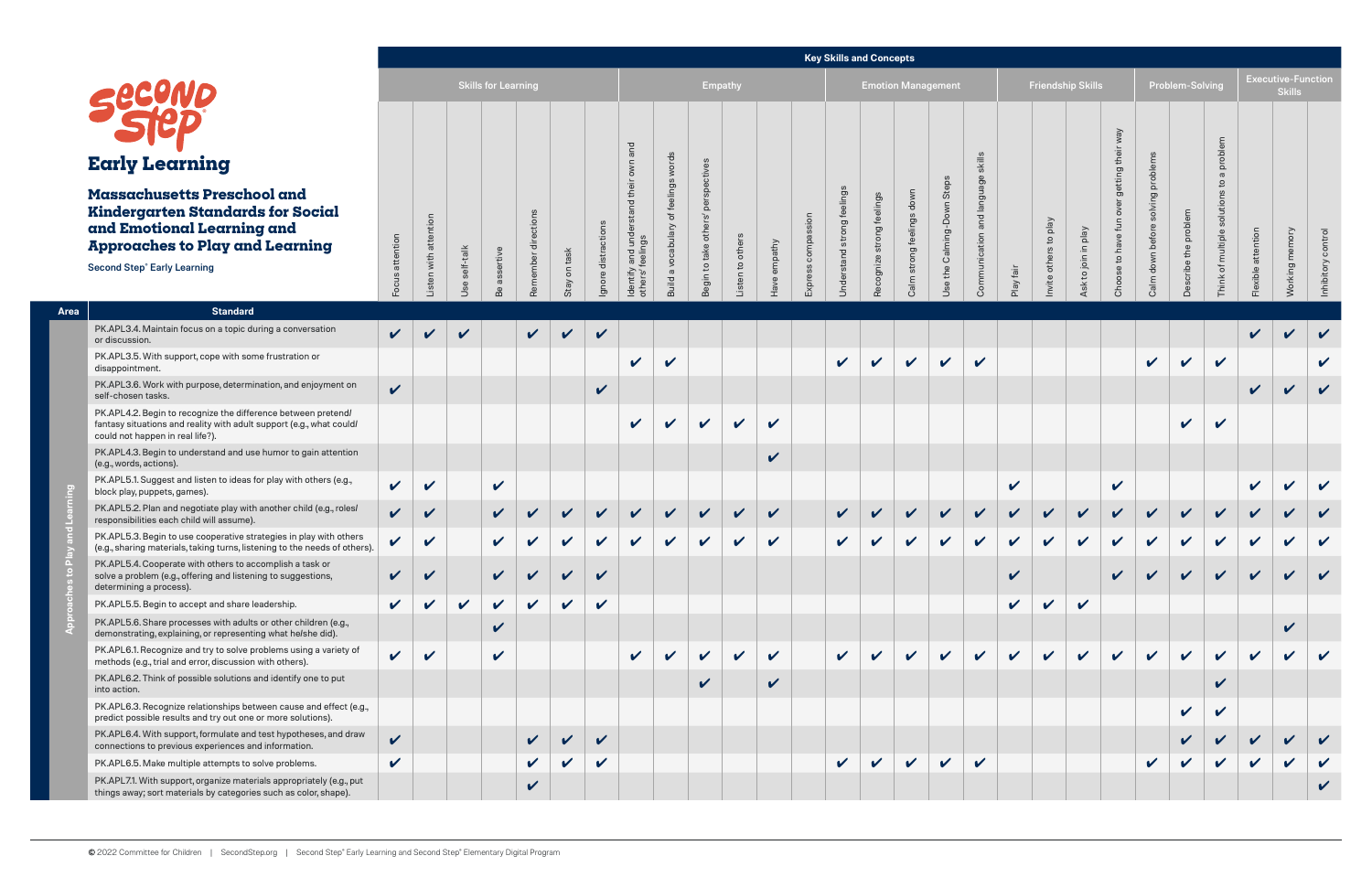# **Early Learning**

## **Massachusetts Preschool and Kindergarten Standards for and Emotional Learning and Approaches to Play and Lea**

**Area a Standard** 

### **Key Skills and Concepts**

|                                                                                                                                                                                            |                 |                            |              |                            |              |                            |              |                  |                                |                                           |                       |        |                  | noy onino and oon                   |                           |                           |                           |                     |      |                          |                 |             |                                   |                      |                     |                   |                                            |              |
|--------------------------------------------------------------------------------------------------------------------------------------------------------------------------------------------|-----------------|----------------------------|--------------|----------------------------|--------------|----------------------------|--------------|------------------|--------------------------------|-------------------------------------------|-----------------------|--------|------------------|-------------------------------------|---------------------------|---------------------------|---------------------------|---------------------|------|--------------------------|-----------------|-------------|-----------------------------------|----------------------|---------------------|-------------------|--------------------------------------------|--------------|
| Sect                                                                                                                                                                                       |                 |                            |              | <b>Skills for Learning</b> |              |                            |              |                  |                                | Empathy                                   |                       |        |                  |                                     |                           |                           | <b>Emotion Management</b> |                     |      | <b>Friendship Skills</b> |                 |             |                                   | Problem-Solving      |                     |                   | <b>Executive-Function</b><br><b>Skills</b> |              |
| <b>Early Learning</b>                                                                                                                                                                      |                 |                            |              |                            |              |                            |              |                  |                                |                                           |                       |        |                  |                                     |                           |                           |                           |                     |      |                          |                 | getting the |                                   |                      | problem<br>$\sigma$ |                   |                                            |              |
| <b>Massachusetts Preschool and</b><br>Kindergarten Standards for Social<br>and Emotional Learning and<br><b>Approaches to Play and Learning</b><br>Second Step <sup>®</sup> Early Learning | Focus attention | attention                  | -talk        | sertive                    | Rememb       | on task                    | distractions | and und<br>ntify | elings<br>vocabula<br>$\sigma$ | $\Omega$<br>oth<br>take<br>$\overline{c}$ | other<br>$\mathbf{S}$ | mpathy | sion<br>āσ<br>SS | elings<br>ق<br>strong<br>Understand | Recognize strong feelings | Calm strong feelings down | Steps<br>the Calming-Down | d langı<br>Communio | fair | to play<br>others        | to join in play | Choose to   | Calm down before solving problems | Describe the problem | of multiple         | Flexible attentio | Working                                    | Inhibitory   |
|                                                                                                                                                                                            |                 |                            |              |                            |              | Stay                       | Ignore       | Iden<br>othe     | <b>Build</b>                   | Begi                                      |                       |        |                  |                                     |                           |                           | Use                       |                     | Play | nvite                    | $\frac{1}{2}$   |             |                                   |                      | Think               |                   |                                            |              |
| <b>Standard</b>                                                                                                                                                                            |                 |                            |              |                            |              |                            |              |                  |                                |                                           |                       |        |                  |                                     |                           |                           |                           |                     |      |                          |                 |             |                                   |                      |                     |                   |                                            |              |
| PK.APL7.2. Develop organizational routines with reminders (e.g.,<br>check cubby or personal space for take-home materials and<br>projects to share with families).                         |                 |                            | $\checkmark$ |                            | $\checkmark$ |                            |              |                  |                                |                                           |                       |        |                  |                                     |                           |                           |                           |                     |      |                          |                 |             |                                   |                      |                     |                   |                                            | $\mathbf v$  |
| PK.APL7.3. Begin to develop processes for organizing tasks (e.g.,<br>describing or representing several steps in a process).                                                               |                 |                            | $\checkmark$ |                            | $\checkmark$ | $\boldsymbol{\mathcal{U}}$ | $\checkmark$ |                  |                                |                                           |                       |        |                  |                                     |                           |                           |                           |                     |      |                          |                 |             |                                   |                      |                     | $\checkmark$      |                                            | $\checkmark$ |
| PK.APL7.4. Recognize the daily schedule, follow program routines,<br>and identify what comes next.                                                                                         | $\checkmark$    | $\checkmark$               | $\checkmark$ |                            | $\checkmark$ | $\checkmark$               |              |                  |                                |                                           |                       |        |                  |                                     |                           |                           |                           |                     |      |                          |                 |             |                                   |                      |                     | $\checkmark$      | $\boldsymbol{\mathcal{U}}$                 | $\checkmark$ |
| PK.APL7.5. Begin to manage time required for tasks or activities<br>(e.g., how to prepare for or end an activity, task, or process).                                                       | $\mathbf{v}$    | $\checkmark$               | $\checkmark$ |                            | $\mathbf{v}$ | $\boldsymbol{\mathcal{U}}$ | $\checkmark$ |                  |                                |                                           |                       |        |                  |                                     |                           |                           |                           |                     |      |                          |                 |             |                                   |                      |                     | $\mathbf v$       | $\boldsymbol{\mathcal{U}}$                 | $\mathbf{v}$ |
| PK.APL8.1. Relate past experiences.                                                                                                                                                        |                 |                            |              |                            |              |                            |              |                  |                                |                                           |                       |        |                  |                                     |                           |                           |                           |                     |      |                          |                 |             |                                   |                      |                     |                   |                                            |              |
| PK.APL8.2. Recall visual items/cues.                                                                                                                                                       | $\checkmark$    | $\boldsymbol{\mathcal{U}}$ | $\checkmark$ |                            |              |                            |              |                  |                                |                                           |                       |        |                  |                                     |                           |                           |                           |                     |      |                          |                 |             |                                   |                      |                     |                   | $\checkmark$                               |              |
| PK.APL8.3. Recall auditory cues and comments.                                                                                                                                              | $\mathbf{v}$    | $\checkmark$               | $\checkmark$ |                            |              |                            |              |                  |                                |                                           |                       |        |                  |                                     |                           |                           |                           |                     |      |                          |                 |             |                                   |                      |                     |                   | $\checkmark$                               |              |
| PK.APL8.4. Use prior knowledge to predict and ask questions.                                                                                                                               |                 |                            |              | $\checkmark$               |              |                            |              |                  |                                |                                           |                       |        |                  |                                     |                           |                           |                           |                     |      |                          |                 |             |                                   |                      |                     |                   | $\checkmark$                               |              |

PK.APL8.4. Use prior knowledge to predict and a

**Approaches to Play and Learning**

F

 $\epsilon$ 

്ല്

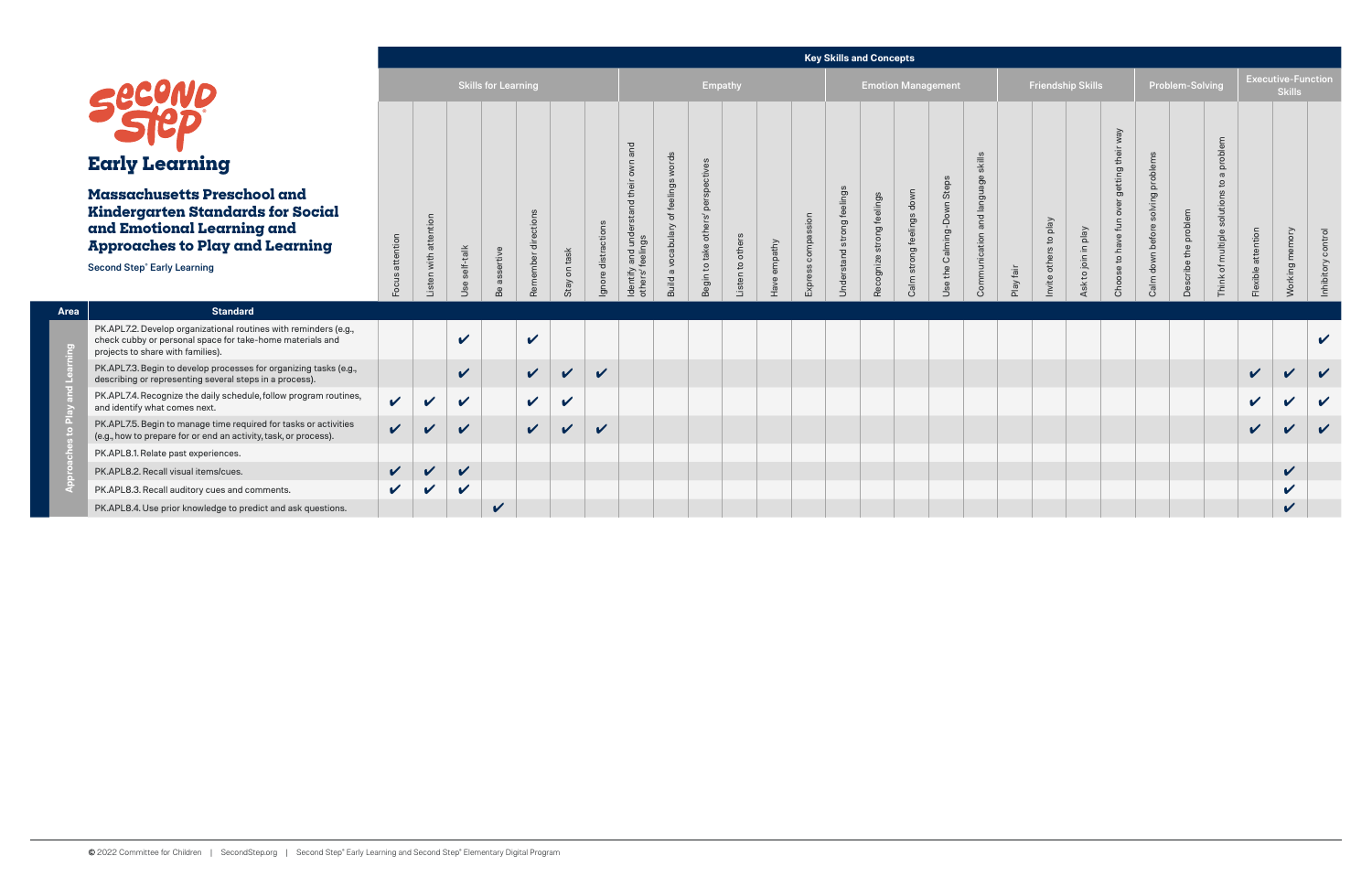|         |                                                                                                                                                                                                                           |           |                                                      |              |              |                                       |                                                         |                                         | <b>Key Skills and Concepts</b>         |                                                          |                                                                        |                                      |                            |                                                 |                                          |                         |                                                                |
|---------|---------------------------------------------------------------------------------------------------------------------------------------------------------------------------------------------------------------------------|-----------|------------------------------------------------------|--------------|--------------|---------------------------------------|---------------------------------------------------------|-----------------------------------------|----------------------------------------|----------------------------------------------------------|------------------------------------------------------------------------|--------------------------------------|----------------------------|-------------------------------------------------|------------------------------------------|-------------------------|----------------------------------------------------------------|
|         |                                                                                                                                                                                                                           |           | <b>Brain Builders</b><br>(Executive-Function Skills) |              |              | Unit 1: Growth Mindset & Goal-Setting |                                                         |                                         |                                        | Unit 2: Emotion Management                               |                                                                        |                                      | Unit 3: Empathy & Kindness |                                                 |                                          | Unit 4: Problem-Solving |                                                                |
|         | Kindergarten                                                                                                                                                                                                              |           |                                                      |              |              | learn<br>9D                           | with                                                    | ning<br>ᡃᡃᡖ<br>ïeq                      | and<br>contextual                      | $\overline{a}$<br>8g                                     | an<br><u>ඝ</u>                                                         |                                      |                            | $\mathbf{c}$<br>응<br>$\overline{\sigma}$<br>say | before<br>calm                           |                         | aring<br>三                                                     |
|         | Massachusetts Preschool and<br><b>Kindergarten Standards for Social</b><br>and Emotional Learning and<br><b>Approaches to Play and Learning</b>                                                                           |           | memory                                               | control      | attention    | attention helps                       | improve<br>Recognize that skills<br>practice and effort | $\omega$<br><b>Jnderstand that mist</b> | feelings from                          | breathing:<br>t strategy<br>apply slow b<br>nanagement : | Name and apply asking an adult for help<br>emotion-management strategy | of others<br>Recognize the kind acts | own kind acts              | can<br>e things they<br>sss to others           | feel<br>$\mathbb{C}^1$<br>emotions<br>Is | State the problem       | taking<br>Demonstrate apologizing,<br>as solutions to problems |
|         | <b>Second Step® Elementary Digital Program</b>                                                                                                                                                                            | Attention | Working                                              | hibitory     | Focus        | Recognize that a<br>and stay safe     |                                                         |                                         | Identify familiar f<br>behavioral cues | and a<br>pn-m<br>Name an<br>emotion-                     |                                                                        |                                      | Recognize their            | Demonstrate t<br>show kindness                  | Manage strong e<br>solving problems      |                         |                                                                |
| Area    | <b>Standard</b>                                                                                                                                                                                                           |           |                                                      |              |              |                                       |                                                         |                                         |                                        |                                                          |                                                                        |                                      |                            |                                                 |                                          |                         |                                                                |
|         | K.SEL1.1. Label basic emotions and recognize some complex<br>emotions, and associate them with facial expressions, body<br>language, and behaviors (e.g., pride, embarrassment, frustration,<br>nervousness, loneliness). |           |                                                      |              |              |                                       |                                                         |                                         | $\boldsymbol{\mathcal{U}}$             | $\checkmark$                                             | $\checkmark$                                                           | $\checkmark$                         | $\mathbf{v}$               | $\checkmark$                                    | $\checkmark$                             | $\checkmark$            | V                                                              |
|         | K.SEL1.2. Use richer and more specific vocabulary related to the<br>nuances of emotions (e.g., happy could be ecstatic, glad, joyful,<br>elated, delighted, pleased, and so on).                                          |           |                                                      |              |              |                                       |                                                         |                                         |                                        |                                                          |                                                                        |                                      |                            |                                                 |                                          |                         |                                                                |
|         | K.SEL1.3. Express and share own feelings in a variety of ways (e.g.,<br>through speaking, writing, drawing, dramatization).                                                                                               |           |                                                      |              |              |                                       |                                                         |                                         | $\checkmark$                           | $\checkmark$                                             | $\checkmark$                                                           | $\checkmark$                         | $\checkmark$               | $\checkmark$                                    |                                          |                         |                                                                |
|         | K.SEL1.4. With support, describe reasons for own feelings, and<br>situations that cause them (stimuli/provocations).                                                                                                      |           |                                                      |              |              |                                       |                                                         |                                         |                                        | $\checkmark$                                             | $\checkmark$                                                           | $\checkmark$                         | $\checkmark$               | $\mathbf v$                                     |                                          |                         |                                                                |
|         | K.SEL2.1. Describe multiple personal characteristics realistically<br>(e.g., physical characteristics, abilities/skills, interests, preferences).                                                                         |           |                                                      |              |              |                                       |                                                         |                                         |                                        |                                                          |                                                                        |                                      |                            |                                                 |                                          |                         |                                                                |
|         | K.SEL2.3. Compare/differentiate own physical characteristics,<br>preferences, thoughts, and feelings from those of others (e.g., "I have<br>brown eyes, she has blue eyes," "I like X, he likes Y").                      |           |                                                      |              |              |                                       |                                                         |                                         |                                        |                                                          |                                                                        |                                      |                            |                                                 |                                          |                         |                                                                |
| $-Emot$ | K.SEL2.5. Explain the rationale for one preference/choice over<br>another (e.g., "I need to do more work on my project in the art<br>center," "I like milk more than juice").                                             |           |                                                      |              |              |                                       |                                                         |                                         |                                        |                                                          |                                                                        |                                      |                            |                                                 |                                          |                         |                                                                |
|         | K.SEL3.2. Appropriately share successful mastery of skills or tasks<br>with others.                                                                                                                                       |           |                                                      |              |              |                                       | $\checkmark$                                            |                                         |                                        |                                                          |                                                                        |                                      |                            |                                                 |                                          |                         |                                                                |
|         | K.SEL3.4. Demonstrate confidence in own abilities as well as<br>realistic perception of limitations (e.g., challenges or areas in which<br>he/she might need assistance).                                                 |           |                                                      |              |              |                                       | $\checkmark$                                            | $\checkmark$                            |                                        |                                                          |                                                                        |                                      |                            |                                                 |                                          |                         |                                                                |
|         | K.SEL3.5. Express independent thoughts, defend ideas, and take<br>appropriate action to defend own rights.                                                                                                                |           |                                                      |              |              |                                       |                                                         |                                         |                                        |                                                          |                                                                        |                                      |                            |                                                 |                                          |                         |                                                                |
|         | K.SEL3.6. Demonstrate willingness to take reasonable risks<br>(e.g., participate in an unfamiliar activity, try a new skill, attempt a<br>challenging experience again).                                                  |           |                                                      |              |              |                                       | $\checkmark$                                            | $\checkmark$                            |                                        |                                                          |                                                                        |                                      |                            |                                                 |                                          |                         |                                                                |
|         | K.SEL4.1. Independently use coping strategies to manage intense or<br>difficult feelings or decrease levels of distress (e.g., separating self,<br>counting to ten, etc.).                                                |           |                                                      |              |              |                                       |                                                         |                                         |                                        | $\checkmark$                                             | $\checkmark$                                                           |                                      |                            |                                                 | $\checkmark$                             |                         |                                                                |
|         | K.SEL4.2. Manage, regulate, and communicate wants/needs (e.g.,<br>use strategies to help delay gratification, such as choosing an<br>alternative).                                                                        |           |                                                      | $\checkmark$ | $\checkmark$ |                                       |                                                         |                                         |                                        | $\checkmark$                                             | V                                                                      |                                      |                            |                                                 | $\checkmark$                             | $\checkmark$            |                                                                |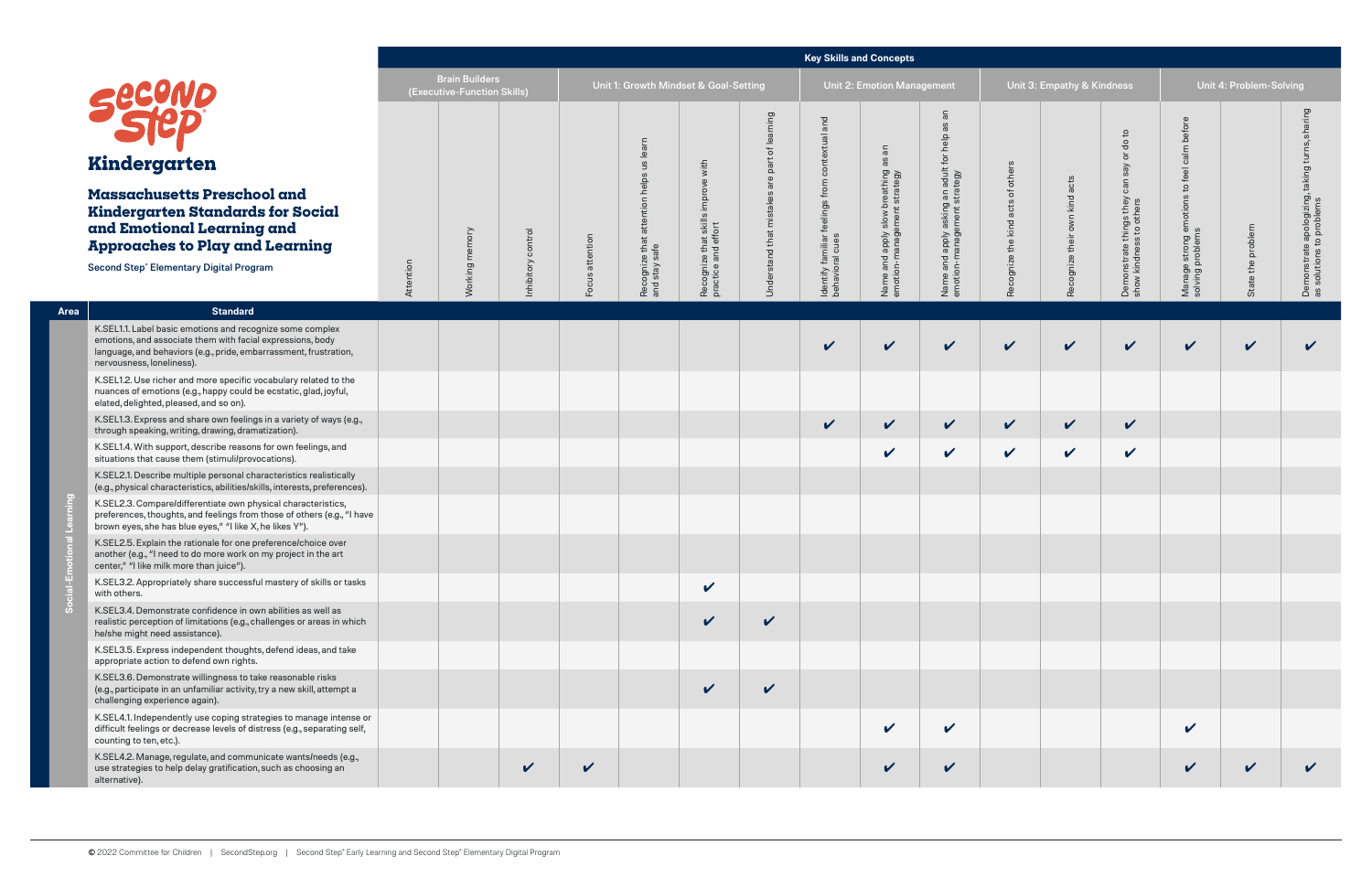|                                                |                                                                                                                                                                                               |              |                                                      |                            |                                   |                                       |                                           |              | <b>Key Skills and Concepts</b>         |                                                                                                          |                                                                  |                          |                                     |                                              |                                                                         |                    |                                 |
|------------------------------------------------|-----------------------------------------------------------------------------------------------------------------------------------------------------------------------------------------------|--------------|------------------------------------------------------|----------------------------|-----------------------------------|---------------------------------------|-------------------------------------------|--------------|----------------------------------------|----------------------------------------------------------------------------------------------------------|------------------------------------------------------------------|--------------------------|-------------------------------------|----------------------------------------------|-------------------------------------------------------------------------|--------------------|---------------------------------|
|                                                | SECOND                                                                                                                                                                                        |              | <b>Brain Builders</b><br>(Executive-Function Skills) |                            |                                   | Unit 1: Growth Mindset & Goal-Setting |                                           |              |                                        | Unit 2: Emotion Management                                                                               |                                                                  |                          | Unit 3: Empathy & Kindness          |                                              | Unit 4: Problem-Solving                                                 |                    |                                 |
|                                                |                                                                                                                                                                                               |              |                                                      |                            |                                   | learn                                 |                                           | puin<br>৳    | and<br>ntextual                        | $\overline{\mathsf{a}}$                                                                                  | 8g                                                               |                          |                                     | $\mathsf{c}$<br>$\sigma$<br>$\overline{a}$   | before<br>calm                                                          |                    | gui                             |
|                                                | Kindergarten                                                                                                                                                                                  |              |                                                      |                            |                                   | $\frac{2}{3}$                         | with                                      |              | 8                                      | 8g                                                                                                       |                                                                  | others                   |                                     | Say                                          | feel                                                                    |                    | taking                          |
|                                                | <b>Massachusetts Preschool and</b><br><b>Kindergarten Standards for Social</b><br>and Emotional Learning and<br><b>Approaches to Play and Learning</b>                                        |              | mory                                                 | control<br>ΟŊ              | ntion<br>atte<br>$\omega$<br>Foci | helps<br>ntion<br>atten<br>that       | ove<br>impro<br>$\stackrel{\circ}{=}$     | that         | feelings from                          | breathing a<br>t strategy<br>slow<br>yldde<br>Aldde<br>$\frac{1}{2}$ and $\frac{1}{2}$<br>Name<br>emotio | asking an adult for help<br>ement strategy<br>e vlqde<br>e vlqde | ð<br>acts<br>kind<br>the | acts<br>kind<br>own<br>ognize their | can<br>they<br>hers<br>things t<br>ss to oth | $\mathsf{c}$<br>। emotions <sup>-</sup><br>१६<br>e strong e<br>problems | the problem        | e apologizing, t<br>to problems |
| <b>Second Step® Elementary Digital Program</b> |                                                                                                                                                                                               | Attention    | Working                                              |                            |                                   | Recognize tha<br>and stay safe        | Recognize that ski<br>practice and effort | stand        | Identify familiar f<br>behavioral cues |                                                                                                          | Name and a<br>emotion-ma                                         | ognize<br>Rec            | Rec                                 | Demonstrate t<br>show kindness               | Manage s<br>solving p                                                   | State              | Demonstrate<br>as solutions to  |
| Area                                           | <b>Standard</b>                                                                                                                                                                               |              |                                                      |                            |                                   |                                       |                                           |              |                                        |                                                                                                          |                                                                  |                          |                                     |                                              |                                                                         |                    |                                 |
|                                                | K.SEL4.3. Analyze challenging situations and identify healthy ways<br>to address them (e.g., strategies for handling mistakes such as<br>erasing, correcting, starting over, and so on).      |              |                                                      |                            |                                   |                                       |                                           |              |                                        |                                                                                                          |                                                                  |                          |                                     |                                              | V                                                                       | $\boldsymbol{\nu}$ |                                 |
|                                                | K.SEL4.4. Adjust/modulate behaviors (voice level, body movement)<br>appropriate to various settings with minimal support (e.g., library,<br>hallways, auditorium, bus, cafeteria, and so on). |              |                                                      |                            |                                   |                                       |                                           |              |                                        |                                                                                                          |                                                                  |                          |                                     |                                              |                                                                         |                    |                                 |
|                                                | K.SEL4.5. Independently adapt to environments or activities<br>with minimal support (e.g., reentering program after out-of-class<br>activities, moving from one activity to another).         |              |                                                      | $\checkmark$               | $\checkmark$                      |                                       |                                           |              |                                        |                                                                                                          |                                                                  |                          |                                     |                                              |                                                                         |                    |                                 |
|                                                | K.SEL4.6. Demonstrate flexibility in thinking or actions (e.g., ask for<br>suggestions, think of alternatives, adapt to unexpected changes).                                                  | $\checkmark$ | $\checkmark$                                         | $\boldsymbol{\mathcal{U}}$ |                                   |                                       | $\checkmark$                              | $\checkmark$ |                                        | $\checkmark$                                                                                             | $\checkmark$                                                     |                          |                                     | $\mathbf v$                                  | $\checkmark$                                                            | $\checkmark$       | $\checkmark$                    |
|                                                | K.SEL5.1. Distinguish others' feelings and begin to speculate on why<br>they might be different from own.                                                                                     |              |                                                      |                            |                                   |                                       |                                           |              |                                        |                                                                                                          |                                                                  |                          |                                     |                                              |                                                                         |                    |                                 |
| $\overline{e}$                                 | K.SEL5.2. Recognize, label, and connect with others' expression of<br>feelings (e.g., explain reasons/causes).                                                                                |              |                                                      |                            |                                   |                                       |                                           |              | $\checkmark$                           |                                                                                                          |                                                                  | $\checkmark$             | $\boldsymbol{\mathcal{U}}$          | $\checkmark$                                 |                                                                         | $\checkmark$       | $\boldsymbol{\mathcal{U}}$      |
|                                                | K.SEL5.3. Respond to another's emotions and needs (e.g., share a<br>similar personal experience, advocate for someone, relinquish an<br>object or turn for another).                          |              |                                                      |                            |                                   |                                       |                                           |              |                                        |                                                                                                          |                                                                  |                          |                                     | $\checkmark$                                 |                                                                         |                    |                                 |
| Emot                                           | K.SEL5.4. Predict others' feelings, responses, and behavior, and<br>make decisions accordingly.                                                                                               |              |                                                      |                            |                                   |                                       |                                           |              |                                        |                                                                                                          |                                                                  |                          |                                     | $\checkmark$                                 |                                                                         |                    | $\boldsymbol{\mathcal{U}}$      |
| Soci                                           | K.SEL5.5. Show kindness or regard for others or for other living<br>things most of the time.                                                                                                  |              |                                                      |                            |                                   |                                       |                                           |              |                                        |                                                                                                          |                                                                  |                          |                                     | $\checkmark$                                 |                                                                         |                    |                                 |
|                                                | K.SEL6.1. Acknowledge and identify commonalities and differences<br>among people (e.g., race, culture, language, abilities, and so on).                                                       |              |                                                      |                            |                                   |                                       |                                           |              |                                        |                                                                                                          |                                                                  |                          |                                     |                                              |                                                                         |                    |                                 |
|                                                | K.SEL6.2. Communicate differences in families, languages, and<br>cultures, in positive ways.                                                                                                  |              |                                                      |                            |                                   |                                       |                                           |              |                                        |                                                                                                          |                                                                  |                          |                                     |                                              |                                                                         |                    |                                 |
|                                                | K.SEL6.3. Identify and appreciate the abilities, skills, and<br>qualities of others.                                                                                                          |              |                                                      |                            |                                   |                                       |                                           |              |                                        |                                                                                                          |                                                                  | $\checkmark$             |                                     |                                              |                                                                         |                    |                                 |
|                                                | K.SEL6.4. Accept the validity of others' perspectives, ideas, and<br>motivations (i.e., they are not "wrong," just different).                                                                |              |                                                      |                            |                                   |                                       |                                           |              |                                        |                                                                                                          |                                                                  | $\checkmark$             |                                     | $\checkmark$                                 |                                                                         | $\checkmark$       |                                 |
|                                                | K.SEL6.5. Show respect for others by using social conventions (e.g.,<br>raising hand to speak, taking turns, respecting authority).                                                           |              |                                                      |                            | $\checkmark$                      | $\checkmark$                          |                                           |              |                                        |                                                                                                          |                                                                  |                          |                                     | $\checkmark$                                 |                                                                         |                    | $\boldsymbol{\mathcal{U}}$      |
|                                                | K.SEL6.6. Independently balance own needs with needs of others<br>(e.g., sharing, dividing materials, giving up an object, moving to make<br>space for another).                              |              |                                                      |                            |                                   |                                       |                                           |              |                                        |                                                                                                          |                                                                  |                          |                                     | $\checkmark$                                 |                                                                         |                    |                                 |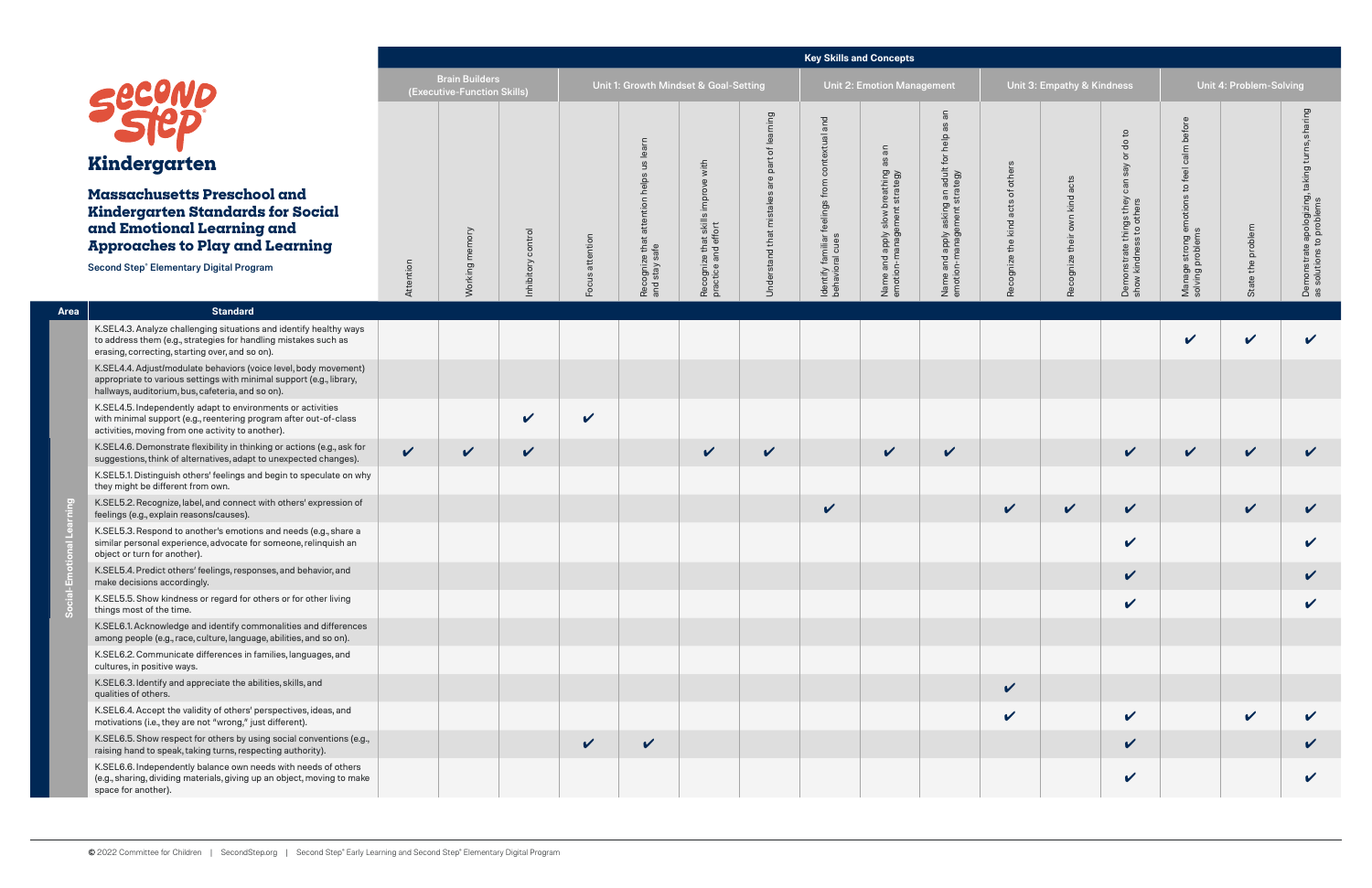|                                                                                                                                                        |                                                                                                                                                                                                             | <b>Key Skills and Concepts</b><br><b>Brain Builders</b><br>Unit 1: Growth Mindset & Goal-Setting |                             |              |              |                                   |                                                         |                        |                                        |                                                              |                                                                   |                            |                               |                                                                        |                                                            |              |                                  |
|--------------------------------------------------------------------------------------------------------------------------------------------------------|-------------------------------------------------------------------------------------------------------------------------------------------------------------------------------------------------------------|--------------------------------------------------------------------------------------------------|-----------------------------|--------------|--------------|-----------------------------------|---------------------------------------------------------|------------------------|----------------------------------------|--------------------------------------------------------------|-------------------------------------------------------------------|----------------------------|-------------------------------|------------------------------------------------------------------------|------------------------------------------------------------|--------------|----------------------------------|
|                                                                                                                                                        | SECUND                                                                                                                                                                                                      |                                                                                                  | (Executive-Function Skills) |              |              |                                   |                                                         |                        |                                        | Unit 2: Emotion Management                                   |                                                                   | Unit 3: Empathy & Kindness |                               |                                                                        | Unit 4: Problem-Solving                                    |              |                                  |
|                                                                                                                                                        |                                                                                                                                                                                                             |                                                                                                  |                             |              |              | learn                             |                                                         | ping                   | and                                    |                                                              | Ξ<br>8g<br>help                                                   |                            |                               | do to                                                                  | before                                                     |              | $\sigma$                         |
|                                                                                                                                                        | Kindergarten                                                                                                                                                                                                |                                                                                                  |                             |              |              |                                   | with                                                    | part<br>$\mathbb O$    | contextual                             | 8g                                                           |                                                                   | others                     |                               | $\overline{\sigma}$<br>say<br>$\mathrel{\mathop{\mathsf{c}}\nolimits}$ | calm<br>feel                                               |              | $\sigma$<br>takin                |
| <b>Massachusetts Preschool and</b><br><b>Kindergarten Standards for Social</b><br>and Emotional Learning and<br><b>Approaches to Play and Learning</b> |                                                                                                                                                                                                             |                                                                                                  | memory                      | control      | attention    | attention helps us                | improve<br>Recognize that skills<br>practice and effort | Understand that mistak | feelings from                          | Name and apply slow breathing<br>emotion-management strategy | Name and apply asking an adult for<br>emotion-management strategy | Recognize the kind acts of | Recognize their own kind acts | ී<br>Demonstrate things they<br>show kindness to others                | $\mathtt{S}$<br>Manage strong emotions<br>solving problems | the problem  | e apologizing, t.<br>to problems |
|                                                                                                                                                        | <b>Second Step® Elementary Digital Program</b>                                                                                                                                                              | Attention                                                                                        | Working I                   | nhibitory    | Focus        | Recognize that a<br>and stay safe |                                                         |                        | Identify familiar f<br>behavioral cues |                                                              |                                                                   |                            |                               |                                                                        |                                                            | State 1      | Demonstrate<br>as solutions to   |
| Area                                                                                                                                                   | <b>Standard</b>                                                                                                                                                                                             |                                                                                                  |                             |              |              |                                   |                                                         |                        |                                        |                                                              |                                                                   |                            |                               |                                                                        |                                                            |              |                                  |
|                                                                                                                                                        | K.SEL7.1. Initiate and engage in multiple and reciprocal<br>conversations with other children throughout the day (including<br>home language or alternative communication systems as needed).               |                                                                                                  |                             |              |              |                                   |                                                         |                        |                                        |                                                              |                                                                   |                            |                               |                                                                        |                                                            |              |                                  |
|                                                                                                                                                        | K.SEL7.2. Initiate and engage in substantive/focused communication<br>or conversations with adults in the program (including home<br>language or alternative communication systems as needed).              |                                                                                                  |                             |              |              |                                   |                                                         |                        |                                        |                                                              |                                                                   |                            |                               |                                                                        |                                                            |              |                                  |
|                                                                                                                                                        | K.SEL7.3. Listen or demonstrate attention and respond when peers<br>or adults talk (or communicate in non-verbal ways such as sign<br>language, gestures, body language).                                   | $\checkmark$                                                                                     | $\checkmark$                | $\checkmark$ | $\checkmark$ | $\checkmark$                      |                                                         |                        |                                        |                                                              |                                                                   |                            |                               |                                                                        |                                                            |              |                                  |
|                                                                                                                                                        | K.SEL8.1. Initiate, expand, and maintain interactions with other<br>children most of the time (e.g., invent/set up activities).                                                                             |                                                                                                  |                             |              |              |                                   |                                                         |                        |                                        |                                                              |                                                                   |                            |                               | $\checkmark$                                                           |                                                            |              | V                                |
|                                                                                                                                                        | K.SEL8.2. Form and maintain increasingly closer and more nurturing<br>friendships (e.g., show loyalty, demonstrate concern for needs/wants<br>of particular children).                                      |                                                                                                  |                             |              |              |                                   |                                                         |                        |                                        |                                                              |                                                                   |                            |                               | $\checkmark$                                                           |                                                            |              | V                                |
|                                                                                                                                                        | K.SEL8.3. Demonstrate trusting, caring relationships with more than<br>one adult in the program and school community.                                                                                       |                                                                                                  |                             |              |              |                                   |                                                         |                        |                                        |                                                              | $\checkmark$                                                      |                            |                               |                                                                        |                                                            |              |                                  |
|                                                                                                                                                        | K.SEL8.4. Use play with others to practice and extend<br>understanding of social roles and relationships (e.g., create and<br>enact more complex dramatizations using dialogue and/or props).               |                                                                                                  |                             |              |              |                                   |                                                         |                        |                                        |                                                              |                                                                   |                            |                               | V                                                                      |                                                            |              |                                  |
|                                                                                                                                                        | K.SEL9.1. Recognize and act on conflict situations in a positive<br>manner most of the time (e.g., explain situation with objectivity, listen<br>to others' perspectives or solutions).                     |                                                                                                  |                             |              |              |                                   |                                                         |                        |                                        |                                                              |                                                                   |                            |                               |                                                                        | $\boldsymbol{\mathcal{U}}$                                 | $\checkmark$ |                                  |
|                                                                                                                                                        | K.SEL9.2. Be able to listen to and acknowledge another's<br>perspective and rationale (e.g., explain/restate understanding of<br>another person's perspective).                                             |                                                                                                  |                             |              |              |                                   |                                                         |                        |                                        |                                                              |                                                                   | $\checkmark$               | $\checkmark$                  | $\checkmark$                                                           |                                                            | $\checkmark$ |                                  |
|                                                                                                                                                        | K.SEL9.3. Distinguish when it is appropriate to seek adult help and<br>when conflict can be managed by peers.                                                                                               |                                                                                                  |                             |              |              |                                   |                                                         |                        |                                        |                                                              |                                                                   |                            |                               |                                                                        |                                                            |              |                                  |
|                                                                                                                                                        | K.SEL9.4. Be able to initiate and engage in compromise<br>or bargaining strategies to seek a middle ground or a<br>mutually satisfactory outcome (e.g., use if-then statements,<br>concessions, and so on). |                                                                                                  |                             |              |              |                                   |                                                         |                        |                                        |                                                              |                                                                   |                            |                               |                                                                        |                                                            |              |                                  |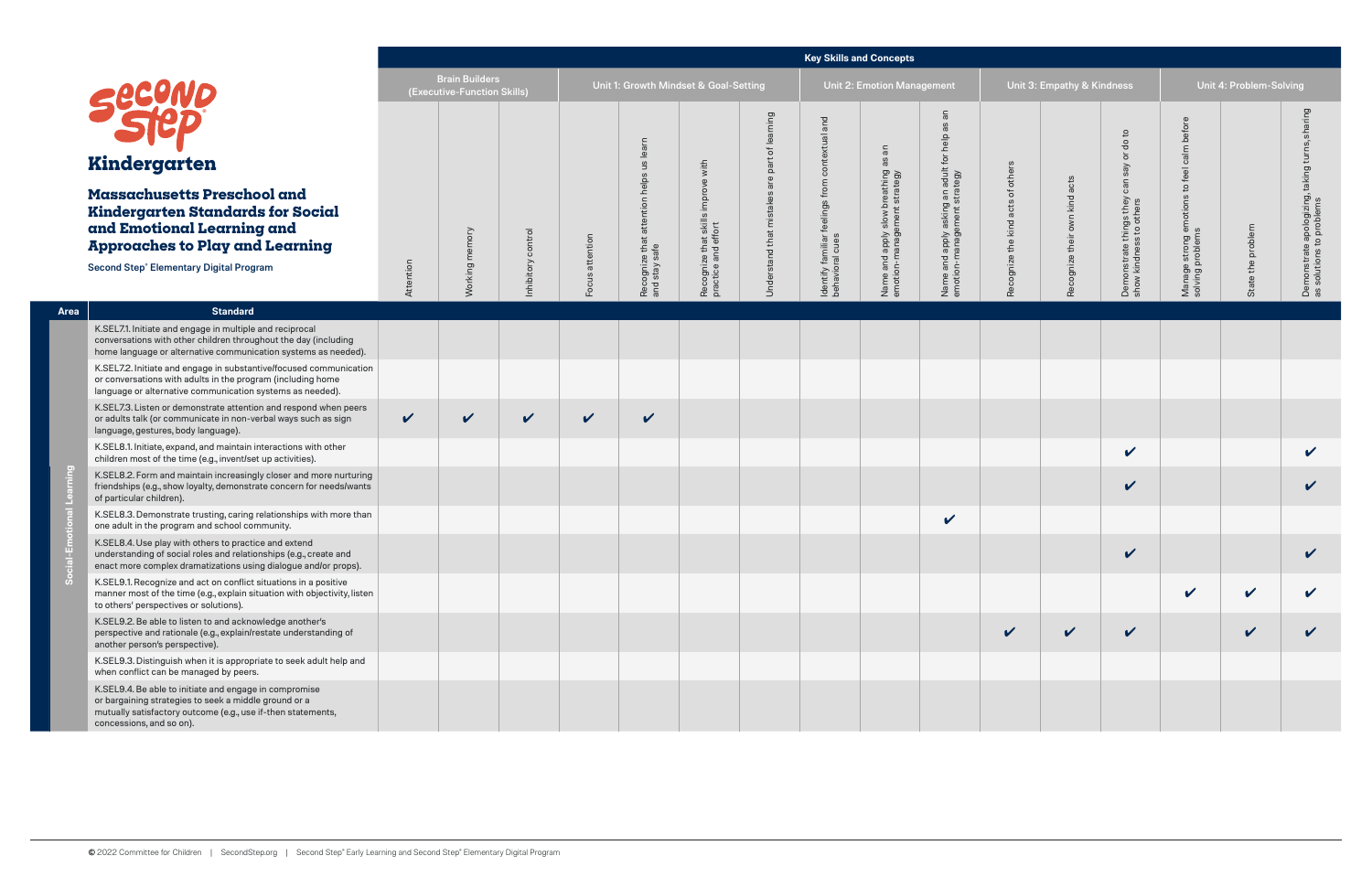|                                                                                                                                                                                                          |                                                                                                                                                                                                    | <b>Key Skills and Concepts</b>                       |              |              |                   |                                       |                                                         |                                    |                                        |                                                              |                                                                   |                                      |                                  |                                                           |                                                              |                           |                                                               |
|----------------------------------------------------------------------------------------------------------------------------------------------------------------------------------------------------------|----------------------------------------------------------------------------------------------------------------------------------------------------------------------------------------------------|------------------------------------------------------|--------------|--------------|-------------------|---------------------------------------|---------------------------------------------------------|------------------------------------|----------------------------------------|--------------------------------------------------------------|-------------------------------------------------------------------|--------------------------------------|----------------------------------|-----------------------------------------------------------|--------------------------------------------------------------|---------------------------|---------------------------------------------------------------|
|                                                                                                                                                                                                          |                                                                                                                                                                                                    | <b>Brain Builders</b><br>(Executive-Function Skills) |              |              |                   | Unit 1: Growth Mindset & Goal-Setting |                                                         |                                    |                                        | <b>Unit 2: Emotion Management</b>                            |                                                                   | Unit 3: Empathy & Kindness           |                                  |                                                           | Unit 4: Problem-Solving                                      |                           |                                                               |
|                                                                                                                                                                                                          |                                                                                                                                                                                                    |                                                      |              |              |                   | learn                                 |                                                         | puin<br>ቴ                          | and                                    | $\overline{a}$                                               | æ<br>help                                                         |                                      |                                  | $\overline{c}$<br>$\rm ^o$                                | before                                                       |                           |                                                               |
|                                                                                                                                                                                                          | Kindergarten                                                                                                                                                                                       |                                                      |              |              |                   | 9n                                    | with                                                    | rar<br>$\mathbf \Phi$              |                                        | 8g                                                           |                                                                   |                                      |                                  | $\overline{\sigma}$<br>say                                | calm<br>feel                                                 |                           | $\sigma$                                                      |
| <b>Massachusetts Preschool and</b><br><b>Kindergarten Standards for Social</b><br>and Emotional Learning and<br><b>Approaches to Play and Learning</b><br><b>Second Step® Elementary Digital Program</b> |                                                                                                                                                                                                    |                                                      | memory       | control      | attention         | attention helps                       | improve<br>Recognize that skills<br>practice and effort | $\omega$<br>Understand that mistak | feelings from contextual               | Name and apply slow breathing<br>emotion-management strategy | Name and apply asking an adult for<br>emotion-management strategy | of others<br>Recognize the kind acts | own kind acts<br>Recognize their | can<br>Demonstrate things they<br>show kindness to others | $\mathbb{S}^1$<br>Manage strong emotions<br>solving problems | problem                   | takin<br>Demonstrate apologizing,<br>as solutions to problems |
|                                                                                                                                                                                                          |                                                                                                                                                                                                    | Attention                                            | Working      | Inhibitory   | $\omega$<br>Focus | Recognize that a<br>and stay safe     |                                                         |                                    | Identify familiar f<br>behavioral cues |                                                              |                                                                   |                                      |                                  |                                                           |                                                              | the<br>State <sup>-</sup> |                                                               |
| Area                                                                                                                                                                                                     | <b>Standard</b>                                                                                                                                                                                    |                                                      |              |              |                   |                                       |                                                         |                                    |                                        |                                                              |                                                                   |                                      |                                  |                                                           |                                                              |                           |                                                               |
|                                                                                                                                                                                                          | K.SEL9.5. Identify some strategies for preventing<br>interpersonal conflicts.                                                                                                                      |                                                      |              |              |                   |                                       |                                                         |                                    |                                        |                                                              |                                                                   |                                      |                                  |                                                           |                                                              |                           |                                                               |
|                                                                                                                                                                                                          | K.SEL10.1. Often attempt reasonably challenging tasks<br>independently before requesting assistance.                                                                                               |                                                      |              |              |                   |                                       | $\checkmark$                                            | $\checkmark$                       |                                        |                                                              |                                                                   |                                      |                                  |                                                           |                                                              |                           |                                                               |
|                                                                                                                                                                                                          | K.SEL10.2. Describe and use appropriate strategies for seeking<br>assistance (e.g., big problem vs. small problem).                                                                                |                                                      |              |              |                   |                                       |                                                         |                                    |                                        |                                                              | $\checkmark$                                                      |                                      |                                  |                                                           | V                                                            |                           | $\boldsymbol{\nu}$                                            |
|                                                                                                                                                                                                          | K.SEL10.3. Ask for assistance from adults in socially<br>acceptable ways.                                                                                                                          |                                                      |              |              |                   |                                       |                                                         |                                    |                                        |                                                              | $\checkmark$                                                      |                                      |                                  |                                                           |                                                              |                           |                                                               |
|                                                                                                                                                                                                          | K.SEL10.4. Ask for assistance from peers in socially<br>acceptable ways.                                                                                                                           |                                                      |              |              |                   |                                       |                                                         |                                    |                                        |                                                              |                                                                   |                                      |                                  |                                                           |                                                              |                           |                                                               |
| $\overline{c}$                                                                                                                                                                                           | K.SEL10.5. Recognize when another needs help and offer assistance.                                                                                                                                 |                                                      |              |              |                   |                                       |                                                         |                                    |                                        |                                                              |                                                                   |                                      |                                  | $\checkmark$                                              |                                                              |                           | $\checkmark$                                                  |
|                                                                                                                                                                                                          | K.SEL11.1. Communicate reasons for rules (benefits to self<br>and others).                                                                                                                         |                                                      |              |              |                   |                                       |                                                         |                                    |                                        |                                                              |                                                                   |                                      |                                  |                                                           |                                                              |                           |                                                               |
|                                                                                                                                                                                                          | K.SEL11.2. Understand and follow rules, limits, and expectations with<br>minimal prompting/assistance.                                                                                             | $\checkmark$                                         | $\checkmark$ | $\checkmark$ | $\checkmark$      | $\checkmark$                          |                                                         |                                    |                                        |                                                              |                                                                   |                                      |                                  |                                                           |                                                              |                           | V                                                             |
|                                                                                                                                                                                                          | K.SEL11.3. Take on responsibilities and follow through on them (e.g.,<br>volunteer for and carry out tasks).                                                                                       |                                                      |              |              |                   |                                       |                                                         |                                    |                                        |                                                              |                                                                   |                                      |                                  |                                                           |                                                              |                           |                                                               |
|                                                                                                                                                                                                          | K.SEL12.1. Identify personal opportunities and take responsibility for<br>the well-being/comfort of others and the group (e.g., making a guest<br>feel welcome, helping someone who is less able). |                                                      |              |              |                   |                                       |                                                         |                                    |                                        |                                                              |                                                                   |                                      | $\checkmark$                     | $\checkmark$                                              |                                                              |                           | V                                                             |
|                                                                                                                                                                                                          | K.SEL12.2. Identify and communicate a social/ethical problem (e.g.,<br>describe and report a problem).                                                                                             |                                                      |              |              |                   |                                       |                                                         |                                    |                                        |                                                              |                                                                   |                                      |                                  |                                                           | V                                                            | $\mathbf v$               | V                                                             |
|                                                                                                                                                                                                          | K.SEL12.3. With support, discuss and identify possible causes and<br>solutions for a social or ethical problem.                                                                                    |                                                      |              |              |                   |                                       |                                                         |                                    |                                        |                                                              |                                                                   |                                      |                                  |                                                           | $\checkmark$                                                 | $\sqrt{ }$                | $\checkmark$                                                  |
|                                                                                                                                                                                                          | K.SEL12.4. Recognize situations as safe or dangerous and know<br>what action to take (e.g., stranger danger).                                                                                      |                                                      |              |              |                   |                                       |                                                         |                                    |                                        |                                                              |                                                                   |                                      |                                  |                                                           |                                                              |                           |                                                               |
|                                                                                                                                                                                                          | K.SEL12.5. Resist negative peer pressure (e.g., refuse to participate<br>in peer actions that are in conflict with rules or appropriateness).                                                      |                                                      |              |              |                   |                                       |                                                         |                                    |                                        |                                                              |                                                                   |                                      |                                  |                                                           |                                                              |                           |                                                               |
|                                                                                                                                                                                                          | K.SEL12.6. Take steps to stop teasing or bullying and/or deal with it<br>effectively (e.g., speaking up, seeking support from an adult).                                                           |                                                      |              |              |                   |                                       |                                                         |                                    |                                        |                                                              |                                                                   |                                      |                                  |                                                           |                                                              |                           |                                                               |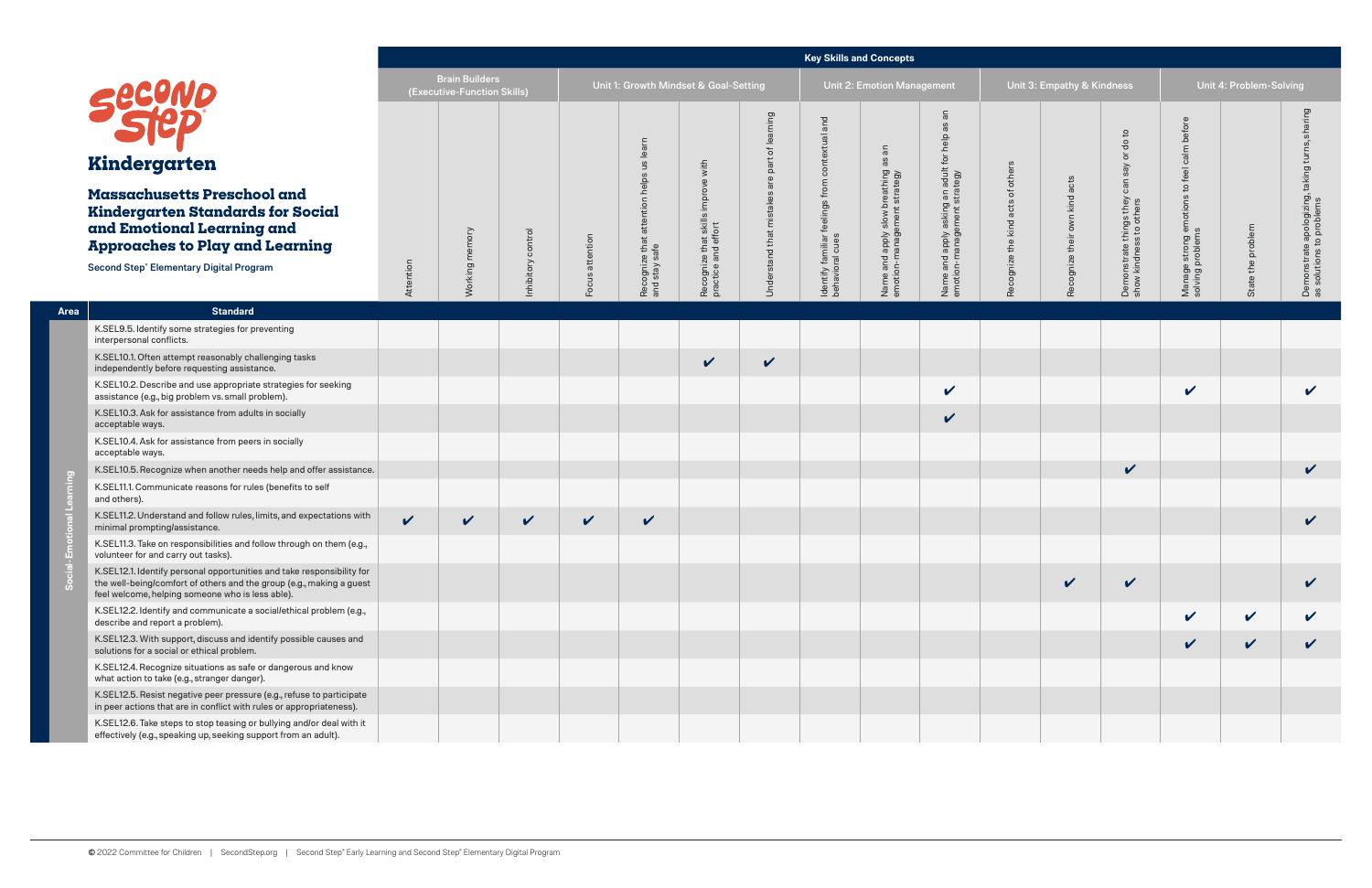|                                         |                                                                                                                                                                                                                    | <b>Key Skills and Concepts</b>                       |              |                     |              |                                                      |                                                             |                                           |                                                         |                                                              |                                                                        |                                      |                                  |                                                           |                                                                      |                         |                                                                |
|-----------------------------------------|--------------------------------------------------------------------------------------------------------------------------------------------------------------------------------------------------------------------|------------------------------------------------------|--------------|---------------------|--------------|------------------------------------------------------|-------------------------------------------------------------|-------------------------------------------|---------------------------------------------------------|--------------------------------------------------------------|------------------------------------------------------------------------|--------------------------------------|----------------------------------|-----------------------------------------------------------|----------------------------------------------------------------------|-------------------------|----------------------------------------------------------------|
|                                         |                                                                                                                                                                                                                    | <b>Brain Builders</b><br>(Executive-Function Skills) |              |                     |              | Unit 1: Growth Mindset & Goal-Setting                |                                                             |                                           |                                                         | Unit 2: Emotion Management                                   |                                                                        |                                      | Unit 3: Empathy & Kindness       |                                                           |                                                                      | Unit 4: Problem-Solving |                                                                |
|                                         | secono<br>Kindergarten                                                                                                                                                                                             |                                                      |              |                     |              | us learn                                             | with                                                        | puing<br>σ<br>ቴ<br>ïed                    | and<br>contextual                                       | $\overline{a}$<br>8g                                         | an<br>8g                                                               |                                      |                                  | $\mathsf{c}$<br>$\rm ^o$<br>$\overline{5}$<br>Say         | before<br>calm                                                       |                         | aring<br>$\frac{1}{5}$                                         |
|                                         | <b>Massachusetts Preschool and</b><br>Kindergarten Standards for Social<br>and Emotional Learning and<br><b>Approaches to Play and Learning</b><br><b>Second Step® Elementary Digital Program</b>                  |                                                      | memory       | control<br>hibitory | attention    | attention helps<br>Recognize that a<br>and stay safe | improve<br>ഗ<br>Recognize that skill<br>practice and effort | $\mathbf \Phi$<br>Understand that mistake | feelings from<br>Identify familiar f<br>behavioral cues | Name and apply slow breathing<br>emotion-management strategy | Name and apply asking an adult for help<br>emotion-management strategy | others<br>Recognize the kind acts of | own kind acts<br>Recognize their | can<br>Demonstrate things they<br>show kindness to others | feel<br>$\overline{c}$<br>Manage strong emotions<br>solving problems | State the problem       | taking<br>Demonstrate apologizing,<br>as solutions to problems |
|                                         |                                                                                                                                                                                                                    | Attention                                            | Working r    |                     | snoc.        |                                                      |                                                             |                                           |                                                         |                                                              |                                                                        |                                      |                                  |                                                           |                                                                      |                         |                                                                |
| Area                                    | <b>Standard</b>                                                                                                                                                                                                    |                                                      |              |                     |              |                                                      |                                                             |                                           |                                                         |                                                              |                                                                        |                                      |                                  |                                                           |                                                                      |                         |                                                                |
|                                         | K.APL1.1. Consider diverse personal interests and goals, and<br>select among them.                                                                                                                                 |                                                      |              |                     |              |                                                      |                                                             |                                           |                                                         |                                                              |                                                                        |                                      |                                  |                                                           |                                                                      |                         |                                                                |
|                                         | K.APL1.2. Demonstrate eagerness to learn about and participate<br>in a variety of topics, ideas, and tasks, and explore these<br>interests in depth.                                                               |                                                      |              |                     |              |                                                      | $\checkmark$                                                | $\checkmark$                              |                                                         |                                                              |                                                                        |                                      |                                  |                                                           |                                                                      |                         |                                                                |
|                                         | K.APL1.3. Independently seek new experiences and attempt<br>increasingly complex challenges (physically, cognitively, or socially).                                                                                | $\checkmark$                                         | $\checkmark$ | $\checkmark$        |              |                                                      | $\checkmark$                                                | $\checkmark$                              |                                                         |                                                              |                                                                        |                                      |                                  |                                                           |                                                                      |                         |                                                                |
|                                         | K.APL1.4. Engage in planning, goal-setting, and decision-making<br>with some help (e.g., decide with whom to work and play, and<br>when; describe steps to reaching goals, and processes/materials<br>to be used). |                                                      |              |                     |              |                                                      | $\mathbf v$                                                 | $\mathbf v$                               |                                                         |                                                              |                                                                        |                                      |                                  |                                                           |                                                                      |                         |                                                                |
|                                         | K.APL1.5. Independently use a variety of resources to find answers<br>to questions, to solve problems, or to create.                                                                                               |                                                      |              |                     |              |                                                      |                                                             |                                           |                                                         |                                                              |                                                                        |                                      |                                  |                                                           |                                                                      |                         | V                                                              |
| puin                                    | K.APL2.1. Ask "why" questions about unknown future events and<br>phenomena, as well as about the here and now (e.g., how, what if).                                                                                |                                                      |              |                     |              |                                                      |                                                             |                                           |                                                         |                                                              |                                                                        |                                      |                                  |                                                           |                                                                      |                         |                                                                |
|                                         | K.APL2.2. Try a wide range of new experiences (e.g., materials,<br>tasks, academic or physical skills), both independently and with<br>peers or adults.                                                            | $\checkmark$                                         | V            | V                   |              |                                                      | $\boldsymbol{\mathcal{U}}$                                  |                                           |                                                         |                                                              |                                                                        |                                      |                                  |                                                           |                                                                      |                         |                                                                |
| $\overline{\mathbf{a}}$<br>$\mathbf{e}$ | K.APL2.3. With support, seek information from a variety of sources,<br>such as books, the Internet, experts, and observations.                                                                                     |                                                      |              |                     |              |                                                      |                                                             |                                           |                                                         |                                                              |                                                                        |                                      |                                  |                                                           |                                                                      |                         |                                                                |
|                                         | K.APL2.4. Describe or demonstrate how he/she likes to learn best<br>(e.g., observing, imitating, asking questions, hands-on investigation).                                                                        |                                                      |              |                     |              |                                                      |                                                             |                                           |                                                         |                                                              |                                                                        |                                      |                                  |                                                           |                                                                      |                         |                                                                |
| App                                     | K.APL3.1. Independently maintain focus on a project for a sustained<br>period of time, until completed.                                                                                                            |                                                      |              |                     |              |                                                      |                                                             |                                           |                                                         |                                                              |                                                                        |                                      |                                  |                                                           |                                                                      |                         |                                                                |
|                                         | K.APL3.2. Resist distraction and maintain attention to a task or<br>activity (e.g., teacher instruction, multiple activities occurring<br>simultaneously) with minimal support.                                    | $\checkmark$                                         |              |                     | $\mathbf v$  |                                                      |                                                             |                                           |                                                         |                                                              |                                                                        |                                      |                                  |                                                           |                                                                      |                         |                                                                |
|                                         | K.APL3.3. Continue with or return to activities despite distractions<br>or interruptions.                                                                                                                          | $\checkmark$                                         |              |                     | $\checkmark$ |                                                      |                                                             |                                           |                                                         |                                                              |                                                                        |                                      |                                  |                                                           |                                                                      |                         |                                                                |
|                                         | K.APL3.4. Contribute to discussions, holding in mind both the topic<br>of discussion and the contributions of others.                                                                                              |                                                      |              |                     |              |                                                      |                                                             |                                           |                                                         |                                                              |                                                                        |                                      |                                  |                                                           |                                                                      |                         |                                                                |
|                                         | K.APL3.5. Independently persist in spite of frustration or<br>disappointment.                                                                                                                                      |                                                      |              |                     |              |                                                      | $\checkmark$                                                | $\checkmark$                              |                                                         |                                                              |                                                                        |                                      |                                  |                                                           |                                                                      |                         |                                                                |
|                                         | K.APL3.6. Work to complete projects to own satisfaction based<br>on personal standards of quality or completion ("good enough" or<br>"finished").                                                                  |                                                      |              |                     |              |                                                      |                                                             |                                           |                                                         |                                                              |                                                                        |                                      |                                  |                                                           |                                                                      |                         |                                                                |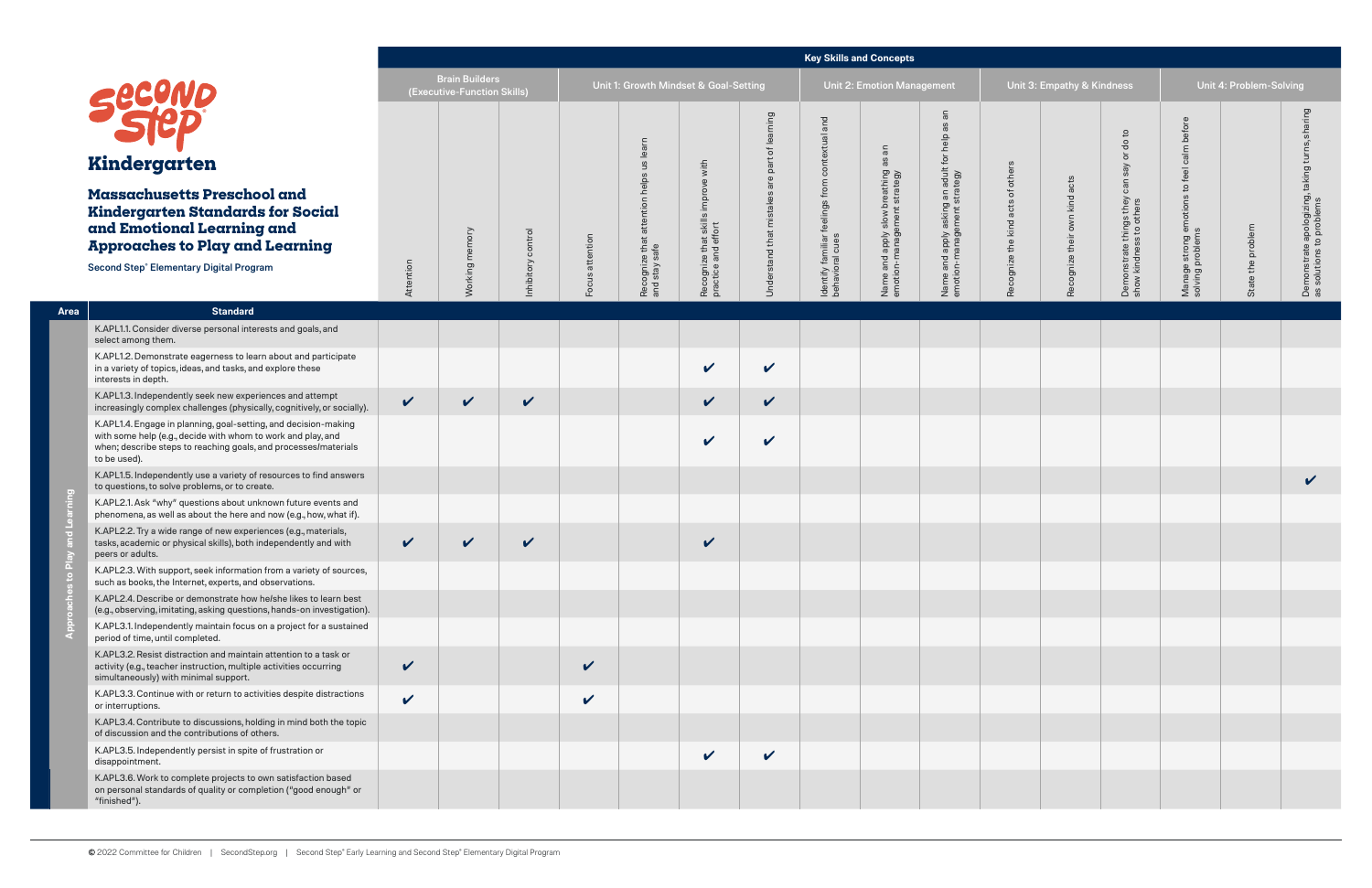|              |                                                                                                                                                                                                                  | <b>Key Skills and Concepts</b><br><b>Brain Builders</b><br>Unit 1: Growth Mindset & Goal-Setting |                             |                   |                 |                                                      |                                                           |                                            |                                                                    |                                                              |                                                                        |                                   |                               |                                                                  |                                                                   |                   |                                                                |
|--------------|------------------------------------------------------------------------------------------------------------------------------------------------------------------------------------------------------------------|--------------------------------------------------------------------------------------------------|-----------------------------|-------------------|-----------------|------------------------------------------------------|-----------------------------------------------------------|--------------------------------------------|--------------------------------------------------------------------|--------------------------------------------------------------|------------------------------------------------------------------------|-----------------------------------|-------------------------------|------------------------------------------------------------------|-------------------------------------------------------------------|-------------------|----------------------------------------------------------------|
|              |                                                                                                                                                                                                                  |                                                                                                  | (Executive-Function Skills) |                   |                 |                                                      |                                                           |                                            |                                                                    | Unit 2: Emotion Management                                   |                                                                        |                                   | Unit 3: Empathy & Kindness    |                                                                  | Unit 4: Problem-Solving                                           |                   |                                                                |
|              | <b>secono</b><br>Kindergarten                                                                                                                                                                                    |                                                                                                  |                             |                   |                 | learn<br>9n                                          |                                                           | rning<br>lea<br>눙.<br>part                 | and                                                                | $\overline{\overline{\overline{\sigma}}}$<br>8g              | $\overline{a}$<br><u>ඝ</u>                                             |                                   |                               | $\mathsf{c}$<br>$\rm ^o$<br>$\overline{5}$                       | before<br>calm                                                    |                   | aring<br>클                                                     |
|              | Massachusetts Preschool and<br>Kindergarten Standards for Social<br>and Emotional Learning and<br><b>Approaches to Play and Learning</b><br><b>Second Step® Elementary Digital Program</b>                       |                                                                                                  | Working memory              | nhibitory control | Focus attention | attention helps<br>Recognize that a<br>and stay safe | Recognize that skills improve with<br>practice and effort | are<br>ဖ<br><b>Jnderstand that mistake</b> | feelings from contextual<br>Identify familiar f<br>behavioral cues | Name and apply slow breathing<br>emotion-management strategy | Name and apply asking an adult for help<br>emotion-management strategy | Recognize the kind acts of others | Recognize their own kind acts | Say<br>can<br>Demonstrate things they<br>show kindness to others | j emotions to feel c<br>ns<br>Manage strong e<br>solving problems | State the problem | taking<br>Demonstrate apologizing,<br>as solutions to problems |
|              |                                                                                                                                                                                                                  |                                                                                                  |                             |                   |                 |                                                      |                                                           |                                            |                                                                    |                                                              |                                                                        |                                   |                               |                                                                  |                                                                   |                   |                                                                |
| Area         | <b>Standard</b>                                                                                                                                                                                                  |                                                                                                  |                             |                   |                 |                                                      |                                                           |                                            |                                                                    |                                                              |                                                                        |                                   |                               |                                                                  |                                                                   |                   |                                                                |
|              | K.APL4.2. Describe or represent the difference between fantasy<br>situations and reality.                                                                                                                        |                                                                                                  |                             |                   |                 |                                                      |                                                           |                                            |                                                                    |                                                              |                                                                        |                                   |                               |                                                                  |                                                                   |                   |                                                                |
|              | K.APL4.3. Use humor to play with concepts/language or to engage<br>or entertain others as culturally appropriate (e.g., jokes, riddles,<br>songs, rhymes).                                                       |                                                                                                  |                             |                   |                 |                                                      |                                                           |                                            |                                                                    |                                                              |                                                                        |                                   |                               |                                                                  |                                                                   |                   |                                                                |
|              | K.APL5.1. Suggest and listen to ideas for play with others (e.g., board<br>games, playground games, role play).                                                                                                  |                                                                                                  |                             |                   |                 |                                                      |                                                           |                                            |                                                                    |                                                              |                                                                        |                                   |                               |                                                                  |                                                                   |                   |                                                                |
|              | K.APL5.2. Collaborate and negotiate play with two or more children<br>(e.g., who will go first, roles each participant will play, assuming<br>various responsibilities).                                         |                                                                                                  |                             |                   |                 |                                                      |                                                           |                                            |                                                                    |                                                              |                                                                        |                                   |                               |                                                                  |                                                                   |                   |                                                                |
| $\epsilon$   | K.APL5.3. Cooperate successfully in play and work with others with<br>little prompting (e.g., listening and responding to needs of others,<br>helping or advising one another).                                  |                                                                                                  |                             |                   | $\checkmark$    |                                                      |                                                           |                                            |                                                                    |                                                              |                                                                        |                                   |                               | $\checkmark$                                                     |                                                                   |                   | V                                                              |
|              | K.APL5.4. Use cooperative learning strategies to accomplish a task<br>or solve a problem (e.g., identifying resources, designating/accepting<br>responsibilities, co-constructing processes, sharing knowledge). |                                                                                                  |                             |                   |                 |                                                      |                                                           |                                            |                                                                    |                                                              |                                                                        |                                   |                               |                                                                  |                                                                   |                   | V                                                              |
|              | K.APL5.5. Recognize and respect shared leadership (e.g., be a leader<br>and respect others as leaders).                                                                                                          |                                                                                                  |                             |                   |                 |                                                      |                                                           |                                            |                                                                    |                                                              |                                                                        |                                   |                               |                                                                  |                                                                   |                   |                                                                |
| $\mathbf{e}$ | K.APL5.6. Explain (or represent) how cooperative strategies<br>facilitated the process for accomplishing a task or solving a problem.                                                                            |                                                                                                  |                             |                   |                 |                                                      |                                                           |                                            |                                                                    |                                                              |                                                                        |                                   |                               | $\checkmark$                                                     |                                                                   |                   |                                                                |
|              | K.APL6.1. Identify increasingly complex problems and strategies for<br>solving them (e.g., experimentation, reasoning, research).                                                                                |                                                                                                  |                             |                   |                 |                                                      |                                                           |                                            |                                                                    |                                                              |                                                                        |                                   |                               |                                                                  | V                                                                 | $\checkmark$      | V                                                              |
|              | K.APL6.2. Identify pros and cons of possible solutions, then select<br>and implement one.                                                                                                                        |                                                                                                  |                             |                   |                 |                                                      |                                                           |                                            |                                                                    |                                                              |                                                                        |                                   |                               |                                                                  |                                                                   |                   |                                                                |
|              | K.APL6.3. Verify cause and effect predictions and speculate about<br>how or why the outcome might have been different.                                                                                           |                                                                                                  |                             |                   |                 |                                                      |                                                           |                                            |                                                                    |                                                              |                                                                        |                                   |                               |                                                                  |                                                                   |                   |                                                                |
|              | K.APL6.4. With support, formulate and test hypotheses, make<br>inferences, and draw connections to previous experiences and<br>information.                                                                      |                                                                                                  |                             |                   |                 |                                                      |                                                           |                                            |                                                                    |                                                              |                                                                        |                                   |                               |                                                                  |                                                                   |                   |                                                                |
|              | K.APL6.5. Try different solutions when the first attempt<br>does not work.                                                                                                                                       |                                                                                                  |                             |                   |                 |                                                      | $\checkmark$                                              | $\checkmark$                               |                                                                    |                                                              |                                                                        |                                   |                               |                                                                  |                                                                   |                   |                                                                |
|              | K.APL7.1. Independently organize materials appropriately (e.g., put<br>away materials when finished, organize materials by categories).                                                                          |                                                                                                  |                             |                   |                 |                                                      |                                                           |                                            |                                                                    |                                                              |                                                                        |                                   |                               |                                                                  |                                                                   |                   |                                                                |
|              | K.APL7.2. Independently carry out organizational routines (e.g.,<br>gather personal belongings at end of day).                                                                                                   |                                                                                                  |                             |                   |                 |                                                      |                                                           |                                            |                                                                    |                                                              |                                                                        |                                   |                               |                                                                  |                                                                   |                   |                                                                |